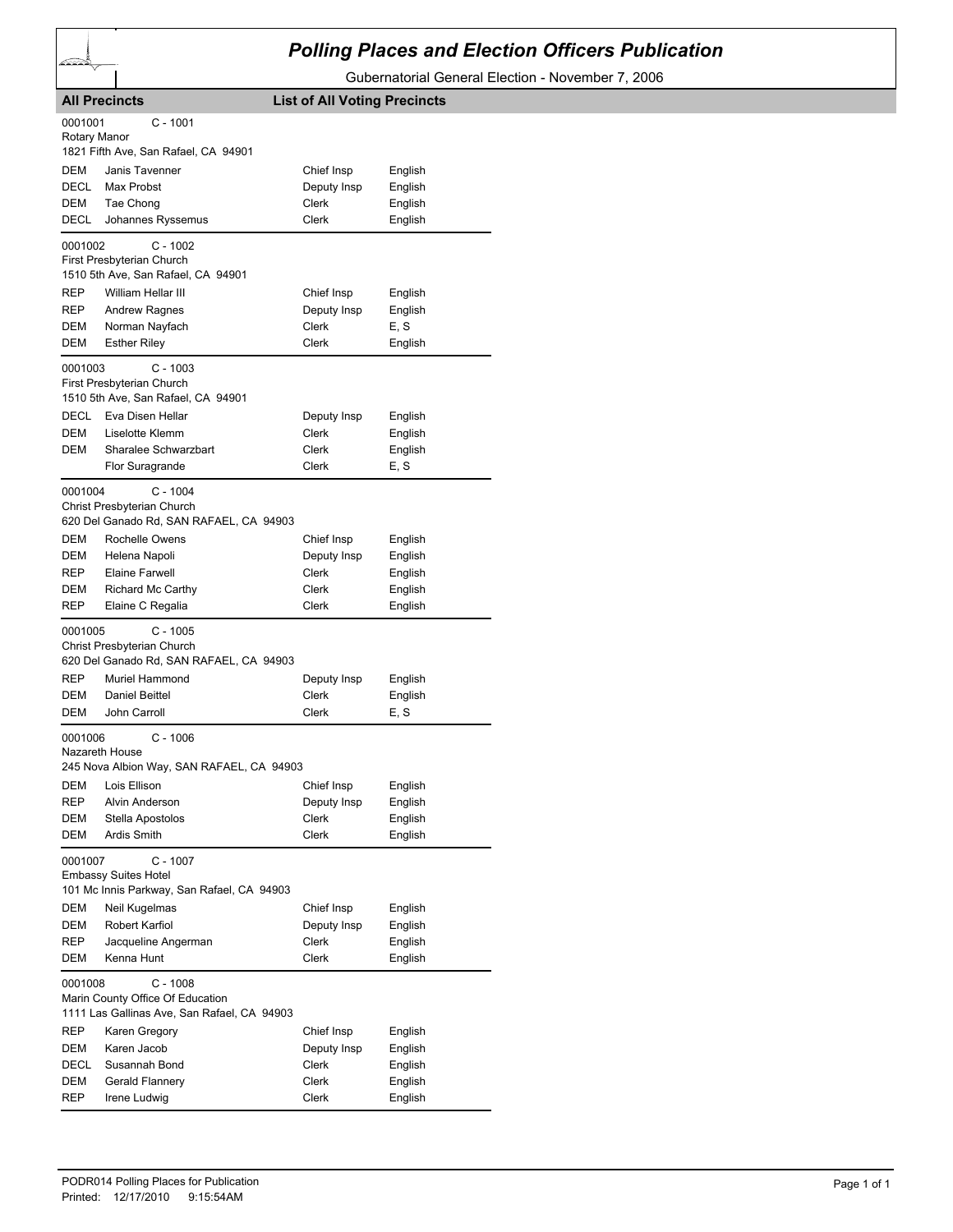|                                                                                   | <b>All Precincts</b>                                                                                              | <b>List of All Voting Precincts</b>                |                                          |  |
|-----------------------------------------------------------------------------------|-------------------------------------------------------------------------------------------------------------------|----------------------------------------------------|------------------------------------------|--|
| 0001009                                                                           | $C - 1009$<br>Aegis Of San Rafael                                                                                 |                                                    |                                          |  |
| <b>DEM</b><br><b>REP</b><br>REP<br>DEM                                            | 111 Merrydale Rd, San Rafael, CA 94903-4070<br>August Rath<br>William Ashdown<br>Larry Friedman<br>Laura Richmond | Chief Insp<br>Deputy Insp<br>Clerk<br><b>Clerk</b> | English<br>English<br>English<br>English |  |
| 0001010                                                                           | $C - 1010$                                                                                                        |                                                    |                                          |  |
|                                                                                   | San Rafael Fire Sta #2                                                                                            |                                                    |                                          |  |
| DECL                                                                              | 210 3rd St, San Rafael, CA 94901                                                                                  |                                                    |                                          |  |
| <b>REP</b>                                                                        | Jeffrey Moss<br><b>William Taylor</b>                                                                             | Chief Insp<br>Deputy Insp                          | E, S<br>English                          |  |
| DEM                                                                               | Helen Oren Cole                                                                                                   | Clerk                                              | English                                  |  |
| DECL                                                                              | Doris Stawowy                                                                                                     | <b>Clerk</b>                                       | English                                  |  |
| 0001011                                                                           | $C - 1011$<br>Marin Ballet Board Room<br>100 Elm St, SAN RAFAEL, CA 94901                                         |                                                    |                                          |  |
| DEM                                                                               | Donna Eng                                                                                                         | Chief Insp                                         | English                                  |  |
| <b>DEM</b><br><b>REP</b>                                                          | Carol M Campbell<br>Anne Brenneis                                                                                 | Deputy Insp<br>Clerk                               | English<br>English                       |  |
| REP                                                                               | Kent Lent                                                                                                         | Clerk                                              | English                                  |  |
| <b>REP</b>                                                                        | Patricia Lent                                                                                                     | Clerk                                              | English                                  |  |
| 0001012                                                                           | $C - 1012$<br><b>Trinity Community Church</b>                                                                     |                                                    |                                          |  |
|                                                                                   | 1675 Grand Ave, SAN RAFAEL, CA 94901                                                                              |                                                    |                                          |  |
| <b>REP</b><br>DEM                                                                 | Sheryl Gorton<br>Linda Cosgrove                                                                                   | Chief Insp<br>Deputy Insp                          | English                                  |  |
| DEM                                                                               | Ankie Bajema                                                                                                      | Clerk                                              | English<br>E, S                          |  |
| <b>REP</b>                                                                        | Sharon Hall                                                                                                       | Clerk                                              | English                                  |  |
| 0001013                                                                           | $C - 1013$<br>St Luke Presbyterian Church<br>10 Bayview Dr, SAN RAFAEL, CA 94901                                  |                                                    |                                          |  |
| DEM                                                                               | <b>Theresa Paris</b>                                                                                              | Chief Insp                                         | English                                  |  |
| DEM                                                                               | <b>Trudy Rucker</b>                                                                                               | Deputy Insp                                        | English                                  |  |
| DEM<br><b>REP</b>                                                                 | Joanna De Borse<br><b>Heinz Dreier</b>                                                                            | Clerk<br>Clerk                                     | English                                  |  |
| <b>DECL</b>                                                                       | Sandra Miller                                                                                                     | Clerk                                              | English<br>English                       |  |
| 0001014                                                                           | $C - 1014$<br>Glenwood School                                                                                     |                                                    |                                          |  |
|                                                                                   | 25 Castlewood Dr, SAN RAFAEL, CA 94901                                                                            |                                                    |                                          |  |
| DEM                                                                               | James Shaw                                                                                                        | Chief Insp                                         | English                                  |  |
| REP                                                                               | Eric Allen Distad                                                                                                 | Deputy Insp                                        | English                                  |  |
| DEM<br>DEM                                                                        | Carol Olwell<br>Anna Shannon                                                                                      | Clerk<br>Clerk                                     | English<br>English                       |  |
| $C - 1015$<br>0001015<br>Venetia Oaks<br>263 N San Pedro Rd, San Rafael, CA 94903 |                                                                                                                   |                                                    |                                          |  |
|                                                                                   | <b>Shirley Sinclair</b>                                                                                           | Chief Insp                                         | English                                  |  |
|                                                                                   | Shane J Demarta                                                                                                   | Deputy Insp                                        | English                                  |  |
| DEM                                                                               | Roberta Erlandsen                                                                                                 | Clerk                                              | English                                  |  |
| DEM                                                                               | Jane Kloh                                                                                                         | Clerk                                              | English                                  |  |
| DEM                                                                               | Patricia Phillips                                                                                                 | Clerk                                              | English                                  |  |
| 0001016                                                                           | $C - 1016$<br>Korean Presbyterian Church<br>635 Adrian Way, San Rafael, CA 94903                                  |                                                    |                                          |  |
| DEM                                                                               | Dorothy Brown                                                                                                     | Chief Insp                                         | English                                  |  |
| DECL                                                                              | Mary Nordquist                                                                                                    | Deputy Insp                                        | English                                  |  |
| DEM                                                                               | Marilyn Bagshaw                                                                                                   | Clerk                                              | English                                  |  |
| DEM                                                                               | Janet Smith                                                                                                       | Clerk                                              | English                                  |  |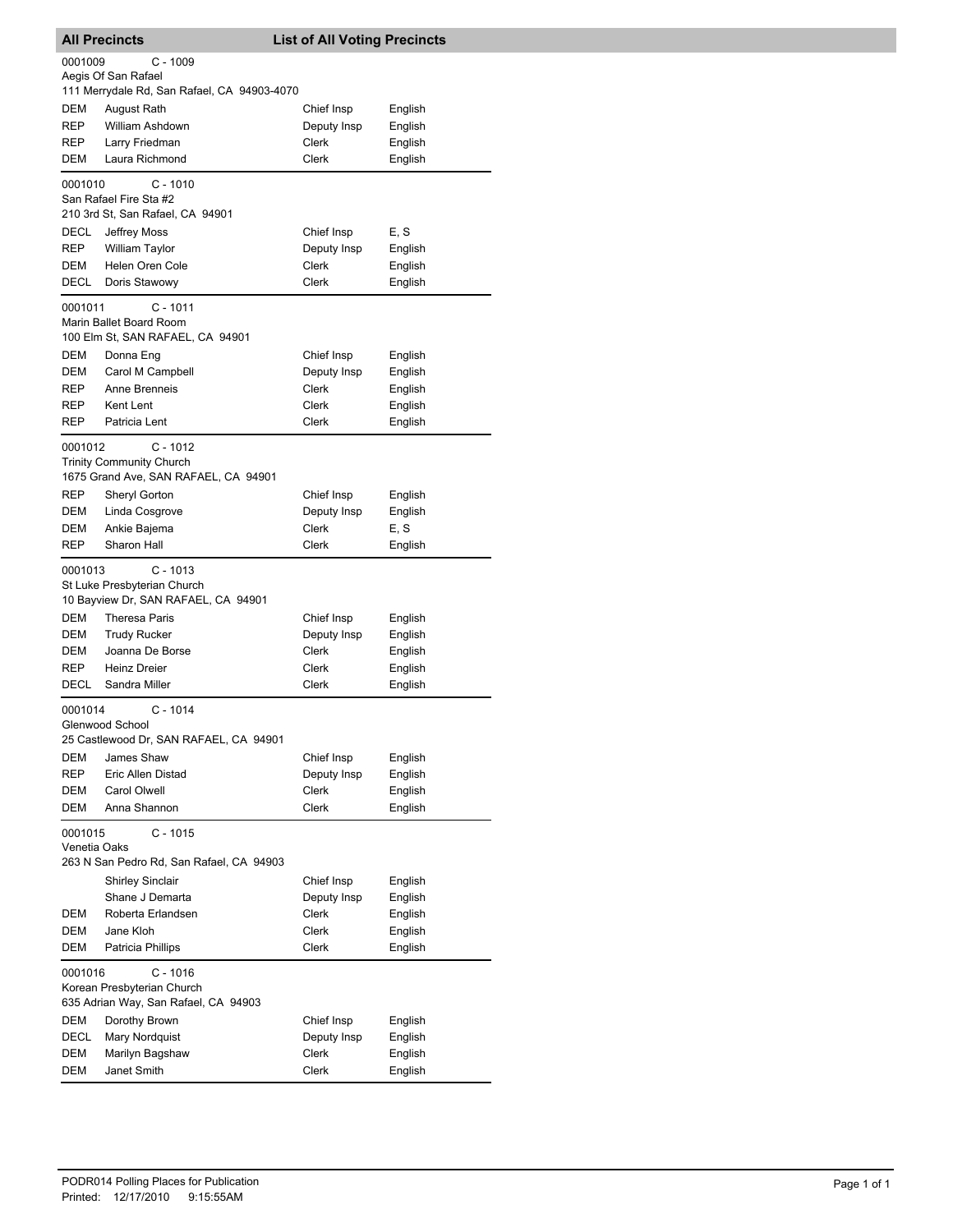|              | <b>All Precincts</b>                        | <b>List of All Voting Precincts</b> |         |
|--------------|---------------------------------------------|-------------------------------------|---------|
| 0001018      | $C - 1018$                                  |                                     |         |
|              | Marinwood Community Center                  |                                     |         |
|              | 775 Miller Creek Rd, San Rafael, CA 94903   |                                     |         |
| REP          | <b>Nancy Douglass</b>                       | Chief Insp                          | English |
| REP          | <b>Howard Council</b>                       | Deputy Insp                         | English |
| REP          | <b>Margaret Council</b>                     | Clerk                               | English |
| DEM          | Joyce Lewbin                                | Clerk                               | English |
| DEM          | Doris Sutter                                | Clerk                               | English |
| 0001019      | $C - 1019$                                  |                                     |         |
|              | Marinwood Community Center                  |                                     |         |
|              | 775 Miller Creek Rd, San Rafael, CA 94903   |                                     |         |
| REP          | Douglas Mc Vae                              | Deputy Insp                         | English |
| REP          | Sheila Berg                                 | Clerk                               | English |
| DEM          | Margaret Veneman                            | Clerk                               | English |
|              |                                             |                                     |         |
| 0001020      | $C - 1020$<br>Marinwood Community Center    |                                     |         |
|              | 775 Miller Creek Rd, San Rafael, CA 94903   |                                     |         |
| DEM          | Ann Melanephy                               | Deputy Insp                         | English |
| DEM          | Jeanne Hart                                 | Clerk                               | English |
| DEM          | <b>Miriam Mills</b>                         | Clerk                               | English |
| DEM          | James Stapleton                             | Clerk                               | English |
|              |                                             |                                     |         |
| 0001021      | $C - 1021$                                  |                                     |         |
|              | <b>Lucas Valley Community Center</b>        |                                     |         |
|              | 1201 Idylberry Rd, SAN RAFAEL, CA 94903     |                                     |         |
| <b>DEM</b>   | Foy Sargent                                 | Chief Insp                          | English |
| DECL         | Louis Shehi                                 | Deputy Insp                         | English |
| DEM          | <b>William Reed</b>                         | Clerk                               | English |
| DEM          | <b>Charlton Schwartz</b>                    | Clerk                               | E, S    |
| 0001022      | $C - 1022$                                  |                                     |         |
|              | <b>Lucas Valley Community Center</b>        |                                     |         |
|              | 1201 Idylberry Rd, SAN RAFAEL, CA 94903     |                                     |         |
| REP          | Deborah Correa                              | Deputy Insp                         | English |
|              | Sue Gallegos                                | Clerk                               | English |
| DEM          | Ray Parker                                  | Clerk                               | English |
| DECL         | <b>Shirley Rogers Trimble</b>               | Clerk                               | English |
| 0001023      | $C - 1023$                                  |                                     |         |
| Golden Hinde |                                             |                                     |         |
|              | 5 Golden Hinde Blv, SAN RAFAEL, CA 94903    |                                     |         |
| <b>REP</b>   | <b>Barbara Perkins</b>                      | Chief Insp                          | English |
| DEM          | Barbara Sebring                             | Deputy Insp                         | English |
| DEM          | Cindy Essen                                 | Clerk                               | English |
| DEM          | Linda Knowles                               | Clerk                               | English |
| DEM          | Ronald Zbinovsky                            | Clerk                               | English |
|              |                                             |                                     |         |
| 0001024      | $C - 1024$<br>St Luke Presbyterian Church   |                                     |         |
|              | 10 Bayview Dr, SAN RAFAEL, CA 94901         |                                     |         |
| DECL         |                                             | Deputy Insp                         |         |
| REP          | <b>Stanley Harrison</b>                     | <b>Clerk</b>                        | English |
|              | <b>Margaret Bartley</b><br>Rudolph Kupfer   |                                     | English |
| DEM          |                                             | Clerk                               | English |
| 0001100      | 1100                                        |                                     |         |
|              | Methodist Church Of San Rafael              |                                     |         |
|              | 199 Greenfield Avenue, San Rafael, CA 94901 |                                     |         |
| DEM          | Walter Hanahan                              | Chief Insp                          | English |
| DEM          | John Cooper                                 | Deputy Insp                         | English |
| REP          | Diane Serdengecti                           | Clerk                               | English |
| DEM          | <b>Richard Stafford</b>                     | Clerk                               | English |
| 0001101      | 1101                                        |                                     |         |
|              | Methodist Church Of San Rafael              |                                     |         |
|              | 199 Greenfield Avenue, San Rafael, CA 94901 |                                     |         |
| DEM          | Charles Wynn                                | Deputy Insp                         | English |
| DEM          | Laura Collins                               | Clerk                               | English |
| REP          | <b>Ethel A Medvic</b>                       | Clerk                               | English |
| DEM          | Philip Weinberg                             | Clerk                               | English |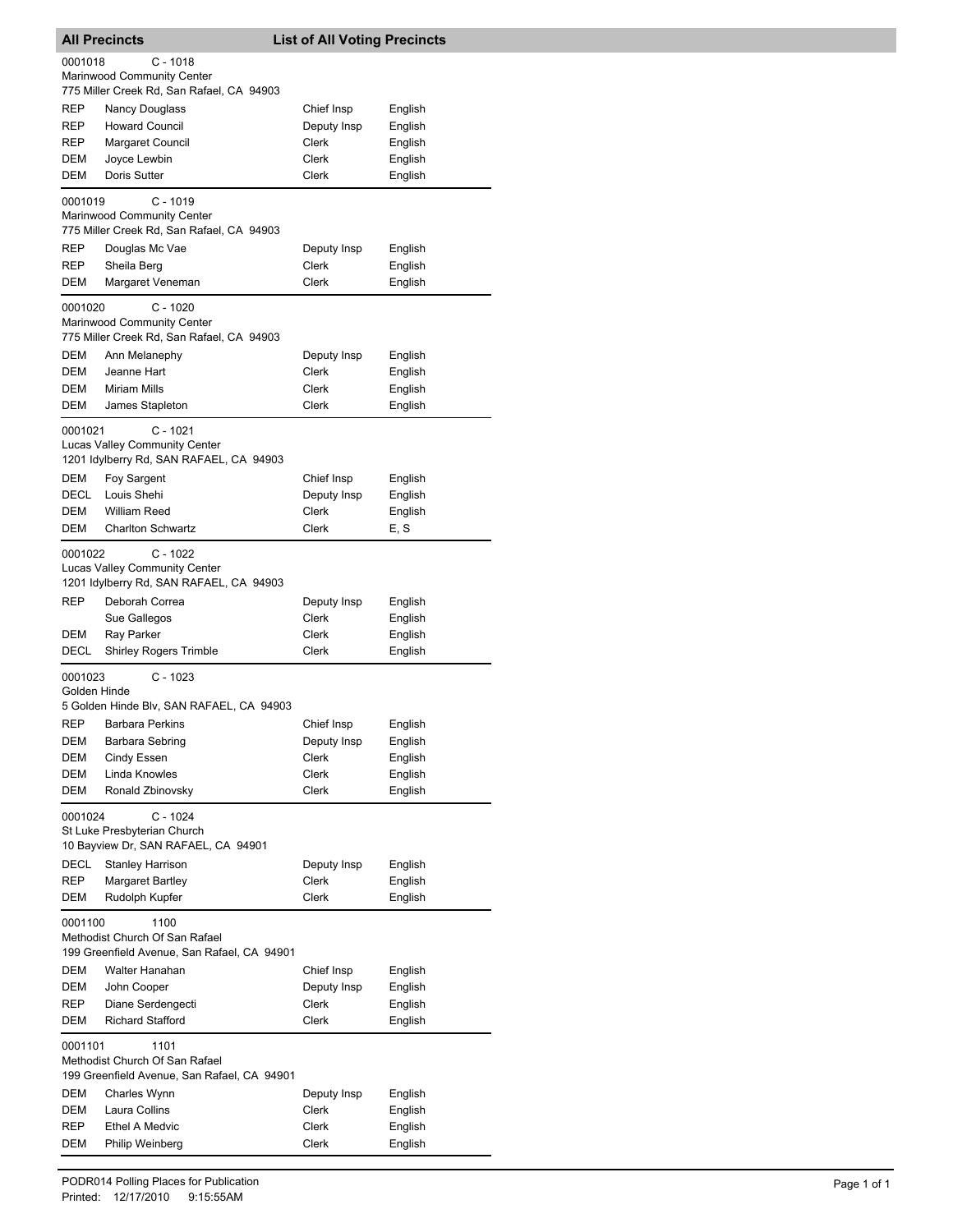|                         | <b>All Precincts</b>                                                                    | <b>List of All Voting Precincts</b> |         |
|-------------------------|-----------------------------------------------------------------------------------------|-------------------------------------|---------|
| 0001102<br>Rotary Manor | 1102<br>1821 Fifth Ave, San Rafael, CA 94901                                            |                                     |         |
| <b>DEM</b>              | Margaret Francisco                                                                      | Deputy Insp                         | E, S    |
| <b>DEM</b>              | Janet O Sullivan                                                                        | Clerk                               | English |
| DEM                     | Timothy O Sullivan                                                                      | Clerk                               | English |
| DEM                     | Cecile Tescallo                                                                         | Clerk                               | English |
| 0001106                 | 1106<br>Lincoln Hill Community Church                                                   |                                     |         |
|                         | 1411 Lincoln Ave, San Rafael, CA 94901                                                  |                                     |         |
| DECL                    | Fernando Gomez                                                                          | Chief Insp                          | E, S    |
| DEM                     | David Pittle                                                                            | Deputy Insp                         | E, S    |
| DECL                    | Diana Goodman                                                                           | Clerk                               | English |
| REP                     | Scott Martini                                                                           | Clerk                               | English |
| 0001107                 | 1107<br>Lincoln Hill Community Church<br>1411 Lincoln Ave, San Rafael, CA 94901         |                                     |         |
|                         | Sandy Shartzer                                                                          | Deputy Insp                         | English |
| DEM                     | <b>Bruce Bajema</b>                                                                     | <b>Clerk</b>                        | English |
| <b>DEM</b>              | <b>Yvonne Townsley</b>                                                                  | Clerk                               | English |
| 0001110<br>Villa Marin  | 1110                                                                                    |                                     |         |
|                         | 100 Thorndale Dr, SAN RAFAEL, CA 94903                                                  |                                     |         |
| DEM                     | Helen Bodington                                                                         | Chief Insp                          | English |
| DEM                     | <b>Charles Bodington</b>                                                                | Deputy Insp                         | English |
| DEM<br>REP              | Mary Beery<br>Mary Frey                                                                 | Clerk<br>Clerk                      | English |
|                         |                                                                                         |                                     | English |
| 0001113                 | 1113<br>Christ Presbyterian Church<br>620 Del Ganado Rd, SAN RAFAEL, CA 94903           |                                     |         |
| REP                     | Roberto Iniguez                                                                         | Deputy Insp                         | E, S    |
| DEM                     | <b>Bonnie Bartlett</b>                                                                  | Clerk                               | English |
| DEM                     | Dianna Fleming                                                                          | Clerk                               | English |
| 0001114                 | 1114<br>Contempo Marin<br>400 Yosemite Rd, San Rafael, CA 94903-2232                    |                                     |         |
| REP                     |                                                                                         |                                     | English |
| REP                     | Dorothy Hallett<br>Mary-Elizabeth Merwin D                                              | Chief Insp<br>Deputy Insp           | English |
| P&F                     | Alvin Gabler                                                                            | Clerk                               | English |
| REP                     | Fred Hoffmann                                                                           | Clerk                               | English |
| <b>REP</b>              | Rose Von Buchau                                                                         | Clerk                               | E, S    |
| 0001121                 | 1121<br>Marin County Office Of Education<br>1111 Las Gallinas Ave, San Rafael, CA 94903 |                                     |         |
| DECL                    | <b>Barbara Trites</b>                                                                   | Deputy Insp                         | English |
| REP                     | Joan Loberg                                                                             | Clerk                               | English |
| <b>DEM</b>              | Kate Orsini                                                                             | Clerk                               | English |
| 0001124<br>Golden Hinde | 1124<br>5 Golden Hinde Blv, SAN RAFAEL, CA 94903                                        |                                     |         |
| DEM                     | <b>Robert Gallimore</b>                                                                 | Deputy Insp                         | English |
| DEM                     | <b>Margaret Dukes</b>                                                                   | Clerk                               | English |
| REP                     | John Semorile                                                                           | Clerk                               | English |
| 0001125                 | 1125<br>Contempo Marin                                                                  |                                     |         |
|                         | 400 Yosemite Rd, San Rafael, CA 94903-2232                                              |                                     |         |
| REP                     | Roberto Soriano                                                                         | Deputy Insp                         | English |
| DECL                    | Jacqueline Brand                                                                        | Clerk                               | English |
| DECL                    | Knut Randolph Kroeger                                                                   | Clerk                               | English |
| DEM                     | Linda D Kroeger                                                                         | Clerk                               | English |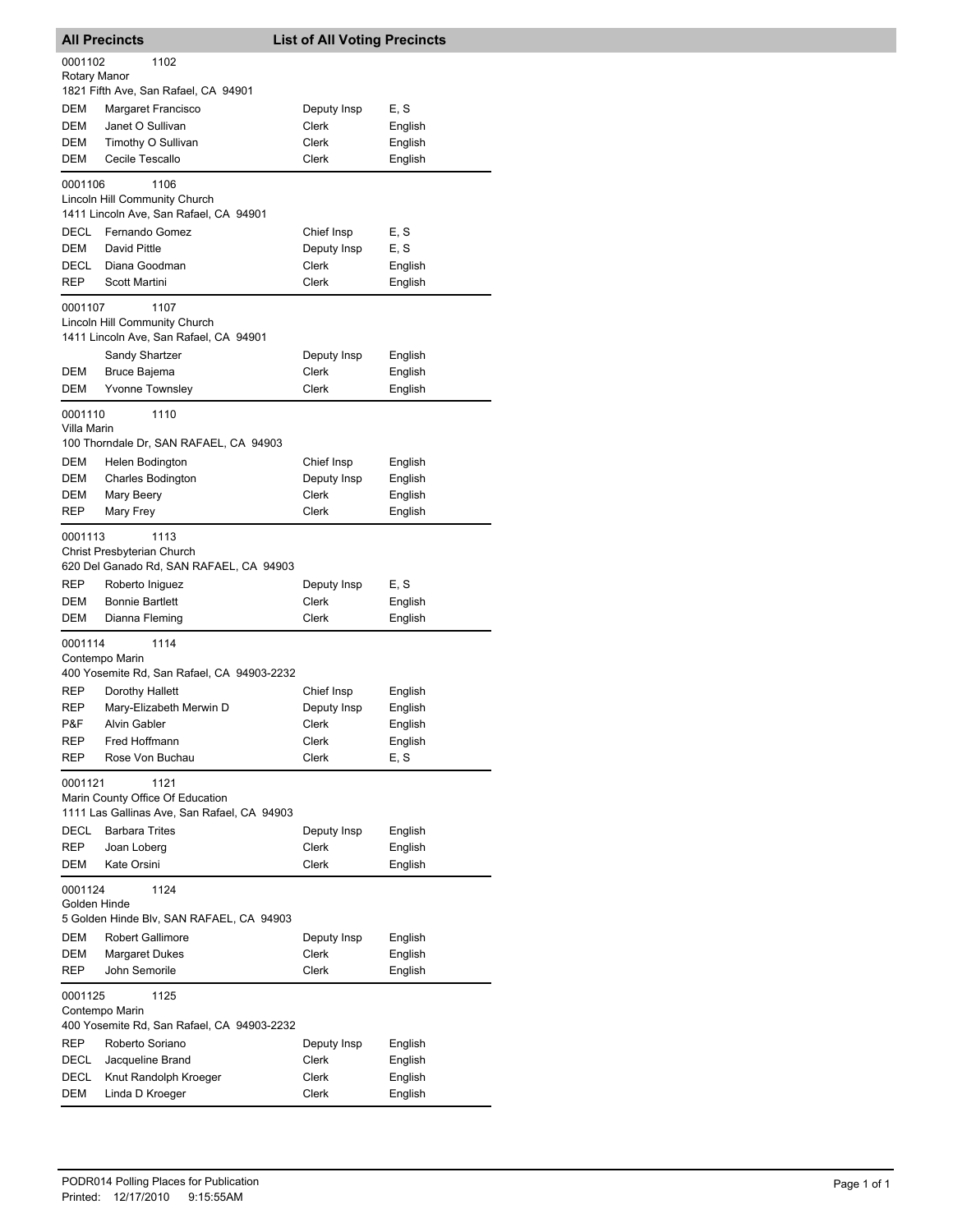|                                                   | <b>All Precincts</b>                                                            | <b>List of All Voting Precincts</b> |                    |  |  |
|---------------------------------------------------|---------------------------------------------------------------------------------|-------------------------------------|--------------------|--|--|
| 0001210                                           | 1210                                                                            |                                     |                    |  |  |
|                                                   | San Rafael Fire Station # 5                                                     |                                     |                    |  |  |
|                                                   | 955 Point San Pedro Rd, San Rafael, CA 94901                                    |                                     |                    |  |  |
| REP                                               | William Godbey                                                                  | Chief Insp                          | English            |  |  |
| DECL                                              | Raymond Rifenburg                                                               | Deputy Insp                         | E, S               |  |  |
| REP                                               | <b>Richard Belch</b>                                                            | Clerk                               | English            |  |  |
| DEM                                               | Hattie Irvin                                                                    | Clerk                               | English            |  |  |
| REP                                               | James Lewis                                                                     | Clerk                               | English            |  |  |
| 0001211                                           | 1211                                                                            |                                     |                    |  |  |
|                                                   | San Rafael Fire Station # 5                                                     |                                     |                    |  |  |
|                                                   | 955 Point San Pedro Rd, San Rafael, CA 94901                                    |                                     |                    |  |  |
| <b>DECL</b>                                       | Leonard Douglas                                                                 | Deputy Insp                         | English            |  |  |
| DEM                                               | Ira Alderson Jr                                                                 | Clerk                               | English            |  |  |
| REP                                               | Joan Runyeon                                                                    | Clerk                               | English            |  |  |
| 0001500                                           | 1500                                                                            |                                     |                    |  |  |
| Venetia Oaks                                      | 263 N San Pedro Rd, San Rafael, CA 94903                                        |                                     |                    |  |  |
| DEM                                               | Maria Hobbs                                                                     | Deputy Insp                         |                    |  |  |
| REP                                               | <b>Ruth Barstow</b>                                                             | Clerk                               | English<br>English |  |  |
| DECL                                              | Irmagard Bartel                                                                 | Clerk                               | English            |  |  |
| DEM                                               | Milagro Ramirez                                                                 | Clerk                               | E, S               |  |  |
|                                                   |                                                                                 |                                     |                    |  |  |
| 0001604                                           | 1604                                                                            |                                     |                    |  |  |
|                                                   | <b>Lucas Valley Community Center</b><br>1201 Idylberry Rd, SAN RAFAEL, CA 94903 |                                     |                    |  |  |
| REP                                               | Ray Hirsch                                                                      | Deputy Insp                         | English            |  |  |
| DECL                                              | Paula Beale                                                                     | Clerk                               | English            |  |  |
| REP                                               | <b>Isabelle Keeney</b>                                                          | Clerk                               | English            |  |  |
| DECL                                              | Barbara Wilson                                                                  | Clerk                               | English            |  |  |
|                                                   |                                                                                 |                                     |                    |  |  |
| 0002001                                           | C - 2001                                                                        |                                     |                    |  |  |
|                                                   | Redwoods Presbyterian Church<br>110 Magnolia Ave, LARKSPUR, CA 94939            |                                     |                    |  |  |
| DEM                                               | Frank Gold                                                                      | Chief Insp                          |                    |  |  |
| DEM                                               | Helen Kerner                                                                    | Deputy Insp                         | English<br>English |  |  |
| DECL                                              | David Edward                                                                    | Clerk                               | English            |  |  |
| DEM                                               | Lynn Vanda                                                                      | Clerk                               | English            |  |  |
|                                                   |                                                                                 |                                     |                    |  |  |
| 0002002                                           | $C - 2002$<br><b>Wade Thomas School</b>                                         |                                     |                    |  |  |
|                                                   | Ross At Kensington, San Anselmo, CA 94960-2941                                  |                                     |                    |  |  |
| DEM                                               | <b>Stanley Pechalonis</b>                                                       | Chief Insp                          | English            |  |  |
| DEM                                               | John Boudett                                                                    | Deputy Insp                         | English            |  |  |
| DEM                                               | Bonnie Keenan                                                                   | Clerk                               | English            |  |  |
| DEM                                               | Fillegenie Levasseur                                                            | Clerk                               | English            |  |  |
| DEM                                               | Ann Trigueiro                                                                   | Clerk                               | English            |  |  |
|                                                   | $C - 2003$                                                                      |                                     |                    |  |  |
| 0002003                                           | Wade Thomas School                                                              |                                     |                    |  |  |
|                                                   | Ross At Kensington, San Anselmo, CA 94960-2941                                  |                                     |                    |  |  |
| <b>DECL</b>                                       | Mary Lee Bronzo                                                                 | Deputy Insp                         | English            |  |  |
| DEM                                               | Renee Jannes                                                                    | Clerk                               | English            |  |  |
| DEM                                               | Pamela Lichtenwalner                                                            | Clerk                               | English            |  |  |
| DECL                                              | <b>Helmut Wautischer</b>                                                        | Clerk                               | English            |  |  |
| 0002004                                           | $C - 2004$                                                                      |                                     |                    |  |  |
|                                                   | <b>Prudential California Realty</b>                                             |                                     |                    |  |  |
| 1604 Sir Francis Drake Blv, SAN ANSELMO, CA 94960 |                                                                                 |                                     |                    |  |  |
|                                                   |                                                                                 |                                     |                    |  |  |
| DEM                                               | <b>Charles Herbert</b>                                                          | Chief Insp                          | English            |  |  |
| DEM                                               | Edie Brennan                                                                    | Deputy Insp                         | English            |  |  |
| DEM                                               | Carol Ann Corradi                                                               | Clerk                               | English            |  |  |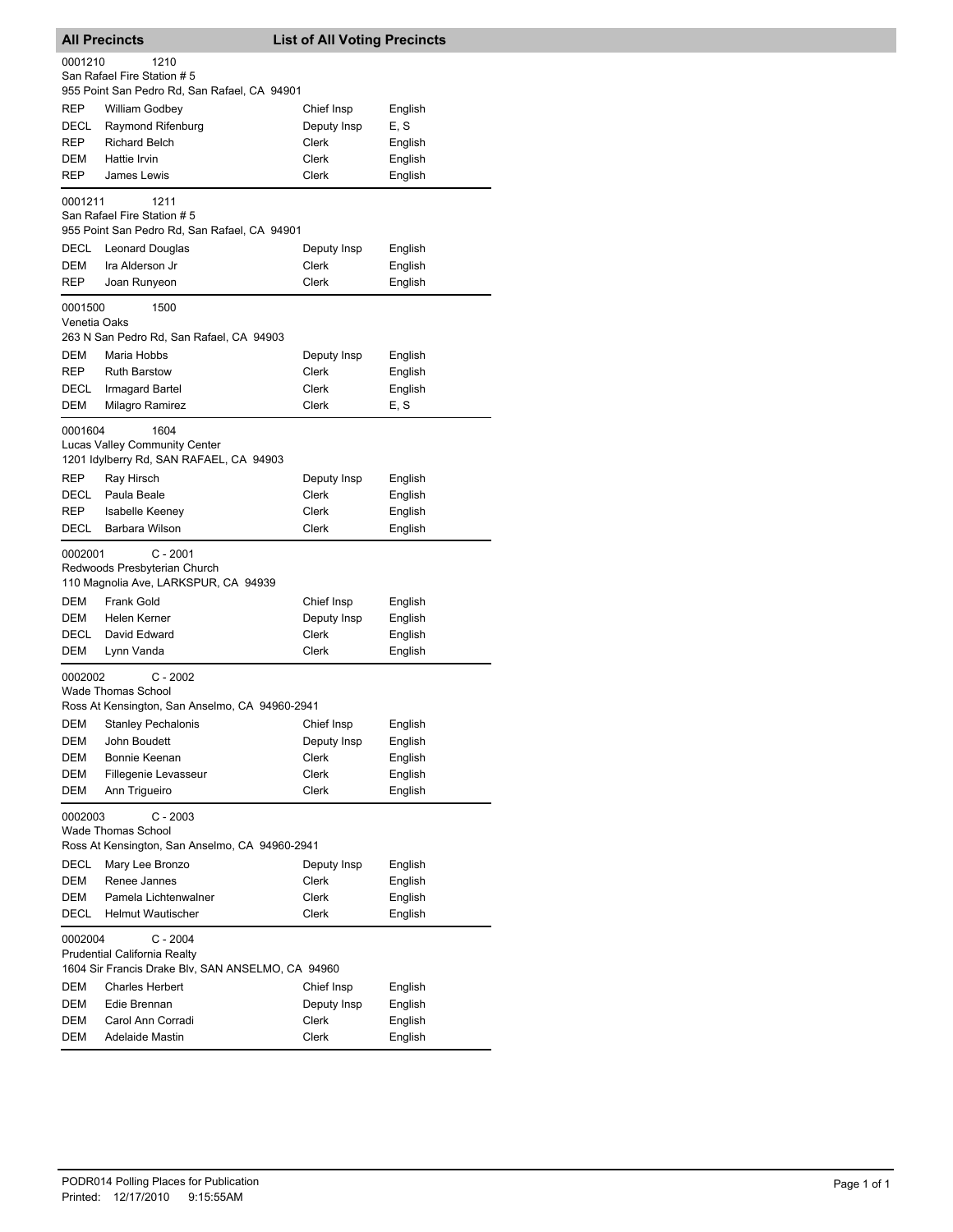|                                 | <b>All Precincts</b>                                                                     | <b>List of All Voting Precincts</b> |                    |
|---------------------------------|------------------------------------------------------------------------------------------|-------------------------------------|--------------------|
| 0002005<br><b>Bennett House</b> | $C - 2005$                                                                               |                                     |                    |
|                                 | 53 Taylor Drive (Claus & Taylor), FAIRFAX, CA 94930                                      |                                     |                    |
| DEM                             | Elizabeth Philcox                                                                        | Chief Insp                          | English            |
| DEM                             | <b>Fred Persily</b>                                                                      | Deputy Insp                         | English            |
| DEM                             | Susan Radelt                                                                             | <b>Clerk</b>                        | English            |
| <b>DEM</b>                      | Pauline Ward                                                                             | <b>Clerk</b>                        | English            |
| 0002006                         | $C - 2006$<br>Ross Valley Fire Station #20                                               |                                     |                    |
|                                 | Arroyo & Butterfield Rd, San Anselmo, CA 94960-1262                                      |                                     |                    |
| DEM                             | Donald Drotman                                                                           | Chief Insp                          | English            |
| DECL                            | Alan Young                                                                               | Deputy Insp                         | English            |
| DECL                            | Loris Scagliarini                                                                        | Clerk                               | English            |
| DEM                             | Patrick Troup                                                                            | Clerk                               | English            |
| 0002007                         | $C - 2007$                                                                               |                                     |                    |
| Ross School                     | 9 Lagunitas Rd, Ross, CA 94957                                                           |                                     |                    |
| DEM                             | Robert Flynn                                                                             | Chief Insp                          | English            |
| <b>DEM</b>                      | David Heilbrun                                                                           | Deputy Insp                         | English            |
| DECL                            | Lorraine Heitchue                                                                        | Clerk                               | English            |
| REP                             | Sally Reed                                                                               | Clerk                               | English            |
|                                 |                                                                                          |                                     |                    |
| 0002008                         | $C - 2008$<br>Anthony Bacich School<br>699 Sir Francis Drake Blvd., KENTFIELD, CA 94904  |                                     |                    |
| REP                             | Robin Wesley Causey                                                                      | Chief Insp                          | English            |
| P&F                             | Mindy Pines                                                                              | Deputy Insp                         | E, S               |
| DEM                             | Joan Katkov                                                                              | Clerk                               | English            |
| <b>REP</b>                      | <b>Thelma White</b>                                                                      | Clerk                               | English            |
| 0002010                         | $C - 2010$<br>Kentfield Fire Station<br>1004 Sir Francis Drake Blvd, KENTFIELD, CA 94904 |                                     |                    |
| REP                             | Frederick Codoni                                                                         | Chief Insp                          | English            |
| DEM                             | Gerald Kraus                                                                             | Deputy Insp                         | English            |
| GRN                             | Melle Mc Ayle                                                                            | Clerk                               | English            |
| DEM                             | Zoe Walsh                                                                                | Clerk                               | English            |
| 0002011<br>Masonic Lodge        | $C - 2011$<br>1122 Magnolia Ave, LARKSPUR, CA 94939                                      |                                     |                    |
| <b>REP</b>                      | Frank Keenan                                                                             | Chief Insp                          | English            |
| REP                             |                                                                                          |                                     |                    |
|                                 | Joanne Keenan                                                                            | Deputy Insp                         | English            |
| <b>DEM</b>                      | Salvatore Catinella                                                                      | Clerk                               | English            |
| REP                             | Fay Potter                                                                               | Clerk                               | English            |
| REP                             | Nelsona Smith                                                                            | <b>Clerk</b>                        | English            |
| 0002013                         | $C - 2013$                                                                               |                                     |                    |
|                                 | Sleepy Hollow Homes Association<br>1317 Butterfield Rd, San Anselmo, CA 94960-1055       |                                     |                    |
| DEM                             | Margaret Mary Wilson                                                                     | Chief Insp                          | English            |
| <b>REP</b>                      | Eleanor Prugh                                                                            | Deputy Insp                         | English            |
| DEM                             | <b>Silver Clark</b>                                                                      | Clerk                               | English            |
| <b>GRN</b>                      | Darlene Mc Pherson                                                                       | Clerk                               | English            |
| 0002017                         | $C - 2017$                                                                               |                                     |                    |
| Manor School                    |                                                                                          |                                     |                    |
|                                 | 150 Oak Manor Dr, FAIRFAX, CA 94930                                                      |                                     |                    |
| GRN                             | lan Roth                                                                                 | Chief Insp                          | English            |
| REP                             | Marcia Dunn<br>Yuri Bock                                                                 | Deputy Insp<br>Clerk                | English<br>English |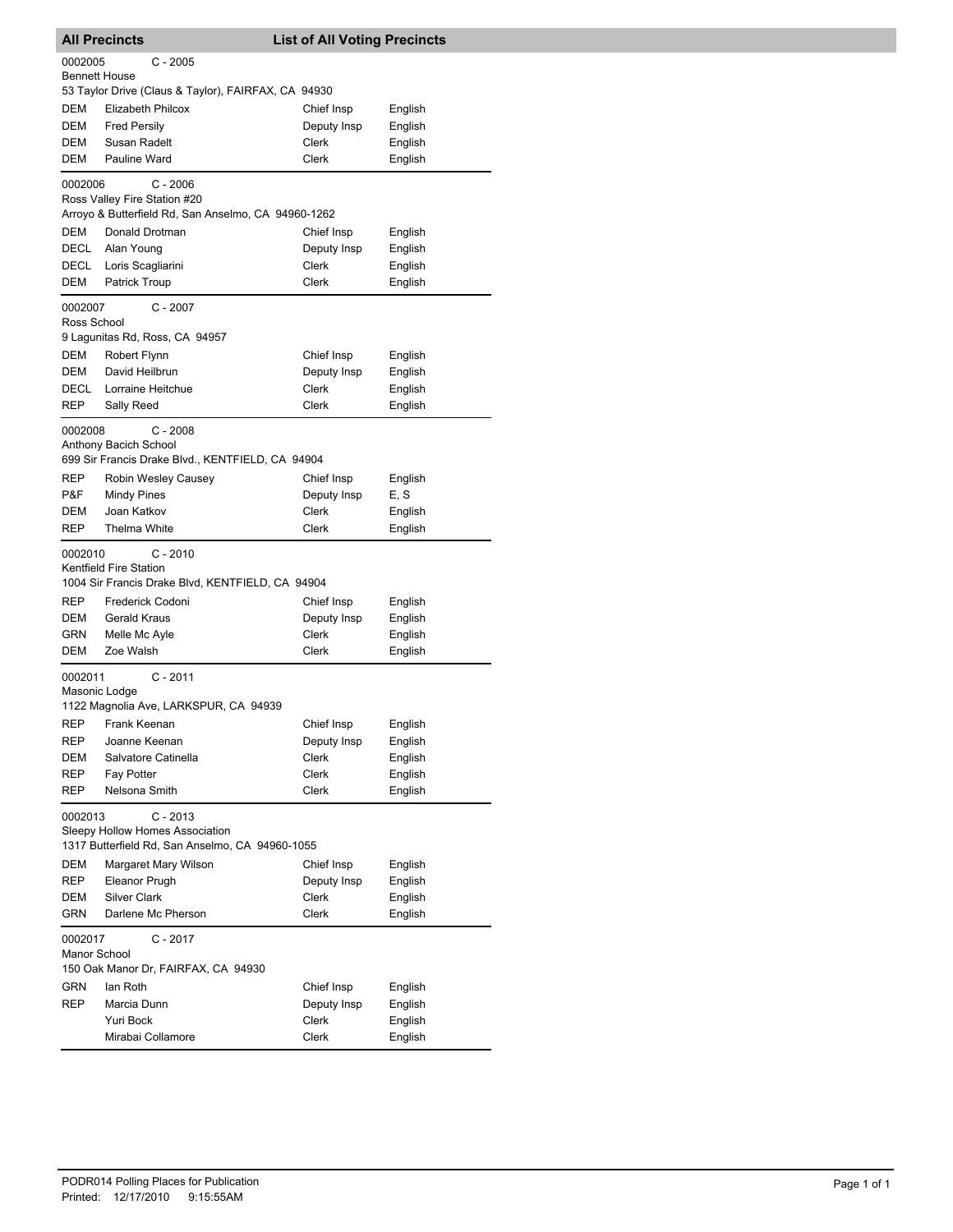|                       | <b>All Precincts</b>                                                    | <b>List of All Voting Precincts</b> |                    |
|-----------------------|-------------------------------------------------------------------------|-------------------------------------|--------------------|
| 0002020               | C - 2020                                                                |                                     |                    |
|                       | <b>Carpenters Union Hall</b>                                            |                                     |                    |
|                       | 647 Lindaro St, San Rafael, CA 94901-3960                               |                                     |                    |
| DEM                   | Alysanne Taylor                                                         | Chief Insp                          | English            |
| DEM                   | <b>Ben Dresden</b>                                                      | Deputy Insp                         | English            |
| DEM                   | Mary Corvello                                                           | Clerk                               | English            |
|                       | Vonda Riley                                                             | <b>Clerk</b>                        | English            |
| 0002101               | 2101                                                                    |                                     |                    |
| The Tamalpais         | 501 Via Casitas, Greenbrae, CA 94904                                    |                                     |                    |
| REP                   | Norman Schoenstein                                                      | Chief Insp                          | English            |
| DEM                   | David Leland                                                            | Deputy Insp                         | English            |
| DEM                   | Mohammad Mirzapour                                                      | Clerk                               | English            |
| DEM                   | Joy Peterson                                                            | Clerk                               | English            |
|                       |                                                                         |                                     |                    |
| 0002102               | 2102<br>St Sebastian's Church                                           |                                     |                    |
|                       | 373 Bon Air Rd, KENTFIELD, CA 94904                                     |                                     |                    |
| DECL                  | Joyce B Wells                                                           | Chief Insp                          | English            |
| P&F                   | <b>Robert Richard</b>                                                   | Deputy Insp                         | English            |
| DEM                   | Renee Ruttiman                                                          | Clerk                               | English            |
| DECL                  | Stephen Lee Saylor                                                      | Clerk                               | English            |
| DEM                   | Joseph Sheean                                                           | Clerk                               | English            |
| 0002103<br>Cape Marin | 2103                                                                    |                                     |                    |
|                       | Laderman Lane, Greenbrae, CA 94904-2482                                 |                                     |                    |
| DEM                   | Jane Frorath                                                            | Chief Insp                          | English            |
| AIP                   | Scott Jones                                                             | Deputy Insp                         | English            |
| REP                   | Carolyn Emilie Dingwall                                                 | Clerk                               | English            |
| DEM                   | Donald Graff                                                            | Clerk                               | English            |
| DEM                   | <b>Theodora Graff</b>                                                   | Clerk                               | English            |
| 0002104               | 2104                                                                    |                                     |                    |
| Cape Marin            |                                                                         |                                     |                    |
|                       | Laderman Lane, Greenbrae, CA 94904-2482                                 |                                     |                    |
| REP                   | Douglas Perez                                                           | Deputy Insp                         | English            |
| DECL                  | Kellie Moore                                                            | Clerk                               | English            |
| DEM                   | Wendy Wheat                                                             | Clerk                               | English            |
| 0002107               | 2107                                                                    |                                     |                    |
|                       | Larkspur Recreation Department                                          |                                     |                    |
|                       | 240 Doherty Drive, Larkspur, CA 94939                                   |                                     |                    |
| DEM                   | Edward Wynne Jr                                                         | Chief Insp                          | English            |
| DEM                   | Michael Roller                                                          | Deputy Insp                         | English            |
| DEM                   | Wilma Smith                                                             | Clerk                               | English            |
| REP                   | Jay Wark                                                                | Clerk                               | English            |
| DEM                   | <b>Janet Williams</b>                                                   | Clerk                               | English            |
| 0002108               | 2108                                                                    |                                     |                    |
|                       | St Patrick's Church<br>Magnolia & King Streets, Larkspur, CA 94939-1943 |                                     |                    |
| REP                   | Janis Kuhn                                                              | Chief Insp                          |                    |
|                       |                                                                         |                                     | English            |
| DEM<br>REP            | Judyjean Aletha Morris<br>Irma Greenfield                               | Deputy Insp<br><b>Clerk</b>         | English            |
| DEM                   | Sandra Murray                                                           | Clerk                               | English<br>English |
|                       |                                                                         |                                     |                    |
| 0002109               | 2109<br>St Patrick's Church                                             |                                     |                    |
|                       | Magnolia & King Streets, Larkspur, CA 94939-1943                        |                                     |                    |
| DEM                   | Angela Mercado                                                          | Deputy Insp                         | English            |
| DEM                   | Patricia Berns                                                          | Clerk                               | English            |
| DEM                   | Edgar Basilio Hernandez                                                 | Clerk                               | E, S               |
| DEM                   | Siv Hood                                                                | Clerk                               | English            |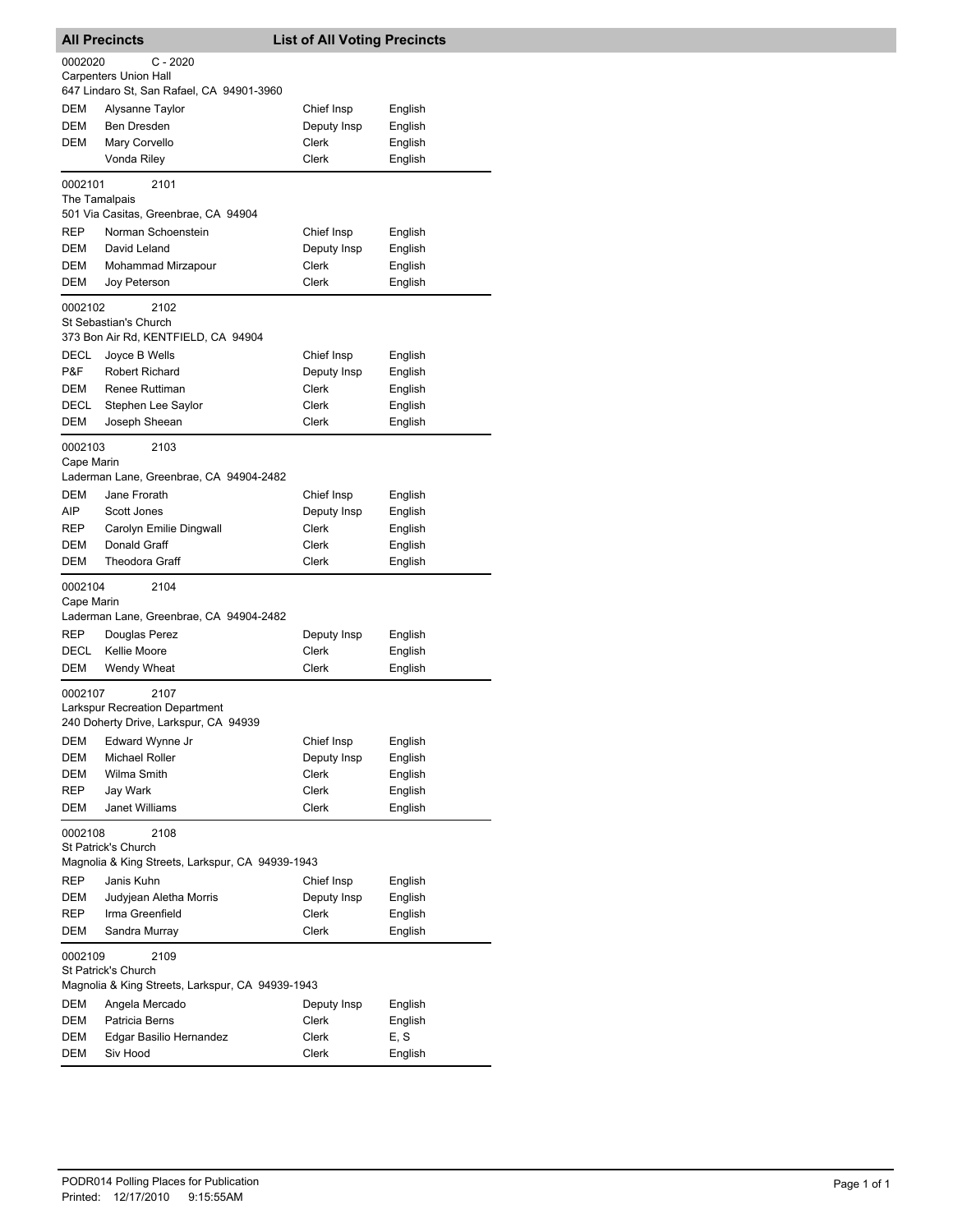|                          | <b>All Precincts</b>                                                                        | <b>List of All Voting Precincts</b> |                    |
|--------------------------|---------------------------------------------------------------------------------------------|-------------------------------------|--------------------|
| 0002112<br>Masonic Lodge | 2112                                                                                        |                                     |                    |
|                          | 1122 Magnolia Ave, LARKSPUR, CA 94939                                                       |                                     |                    |
| DEM                      | <b>Anne Miller</b>                                                                          | Deputy Insp                         | English            |
| DEM                      | <b>Esther Rubin</b>                                                                         | Clerk                               | English            |
| DEM                      | Max Segar                                                                                   | Clerk                               | English            |
| DEM                      | Setsuko Segar                                                                               | Clerk                               | English            |
| 0002201                  | 2201<br><b>Wade Thomas School</b>                                                           |                                     |                    |
|                          | Ross At Kensington, San Anselmo, CA 94960-2941                                              |                                     |                    |
| DEM                      | Carrie Sue Montgomery                                                                       | Deputy Insp                         | English            |
| DEM<br>DEM               | Sarah Bergmueller<br>Charlie Simpson                                                        | Clerk<br>Clerk                      | English<br>English |
|                          |                                                                                             |                                     |                    |
| 0002205                  | 2205                                                                                        |                                     |                    |
|                          | American Legion Hall<br>120 Veterans Place, San Anselmo, CA 94960                           |                                     |                    |
| <b>DEM</b>               | <b>Theresa Deiters</b>                                                                      | Chief Insp                          | English            |
| DEM                      | Janet Zeller                                                                                | Deputy Insp                         | English            |
| DEM                      | Carl Carter                                                                                 | Clerk                               | English            |
| DEM                      | <b>William Coleman</b>                                                                      | Clerk                               | English            |
| DEM                      | Joan Lussier                                                                                | Clerk                               | English            |
| 0002206                  | 2206                                                                                        |                                     |                    |
|                          | American Legion Hall<br>120 Veterans Place, San Anselmo, CA 94960                           |                                     |                    |
| <b>DEM</b>               | Kathleen Berger                                                                             | Deputy Insp                         | English            |
| DEM                      | Vivian Berliner                                                                             | Clerk                               | English            |
| REP                      | Hilda Mills                                                                                 | Clerk                               | English            |
| DEM                      | Marcella Murray                                                                             | Clerk                               | English            |
| 0002207                  | 2207<br>American Legion Hall<br>120 Veterans Place, San Anselmo, CA 94960                   |                                     |                    |
| DEM                      | <b>Martha Walters</b>                                                                       | Deputy Insp                         | English            |
| DEM                      | Diana Dreyer                                                                                | Clerk                               | English            |
|                          | Patricia Rogan                                                                              | Clerk                               | English            |
| DEM                      | Siobhan Travers                                                                             | Clerk                               | English            |
| 0002212                  | 2212<br>Ross Valley Fire Station #20<br>Arroyo & Butterfield Rd, San Anselmo, CA 94960-1262 |                                     |                    |
| DEM                      | Margaret Cymerys                                                                            | Deputy Insp                         | English            |
| DECL                     | Ziya Dikman                                                                                 | Clerk                               | English            |
| REP                      | Norma Julianus-Howard                                                                       | <b>Clerk</b>                        | English            |
| DECL                     | Chris H Kullar                                                                              | Clerk                               | English            |
| 0002213                  | 2213<br>Sleepy Hollow Homes Association<br>1317 Butterfield Rd, San Anselmo, CA 94960-1055  |                                     |                    |
| DEM                      | Ann Higley                                                                                  | Deputy Insp                         | E, S               |
| GRN                      | Nancy Sakellar                                                                              | Clerk                               | English            |
| DEM                      | Margie Wade                                                                                 | Clerk                               | English            |
| 0002301                  | 2301                                                                                        |                                     |                    |
|                          | Fairfax Women's Club<br>46 Park Rd, FAIRFAX, CA 94930                                       |                                     |                    |
| REF                      | Patricia Lesavoy                                                                            | Chief Insp                          | English            |
| <b>GRN</b>               | Cindi Darling                                                                               | Deputy Insp                         | English            |
| DEM                      | <b>G</b> Richards                                                                           | Clerk                               | English            |
| DEM                      | Jo Anne Willis                                                                              | Clerk                               | English            |
| 0002302                  | 2302<br>Fairfax Women's Club                                                                |                                     |                    |
|                          | 46 Park Rd, FAIRFAX, CA 94930                                                               |                                     |                    |
| DEM                      | Denyce Vogler-Codoni                                                                        | Deputy Insp                         | English            |
| DEM                      | Rebecca Gillespie                                                                           | Clerk                               | English            |
| DECL                     | <b>Willow Green Horne</b>                                                                   | Clerk                               | English            |
| DECL                     | Amanda Frieda Thompson                                                                      | Clerk                               | English            |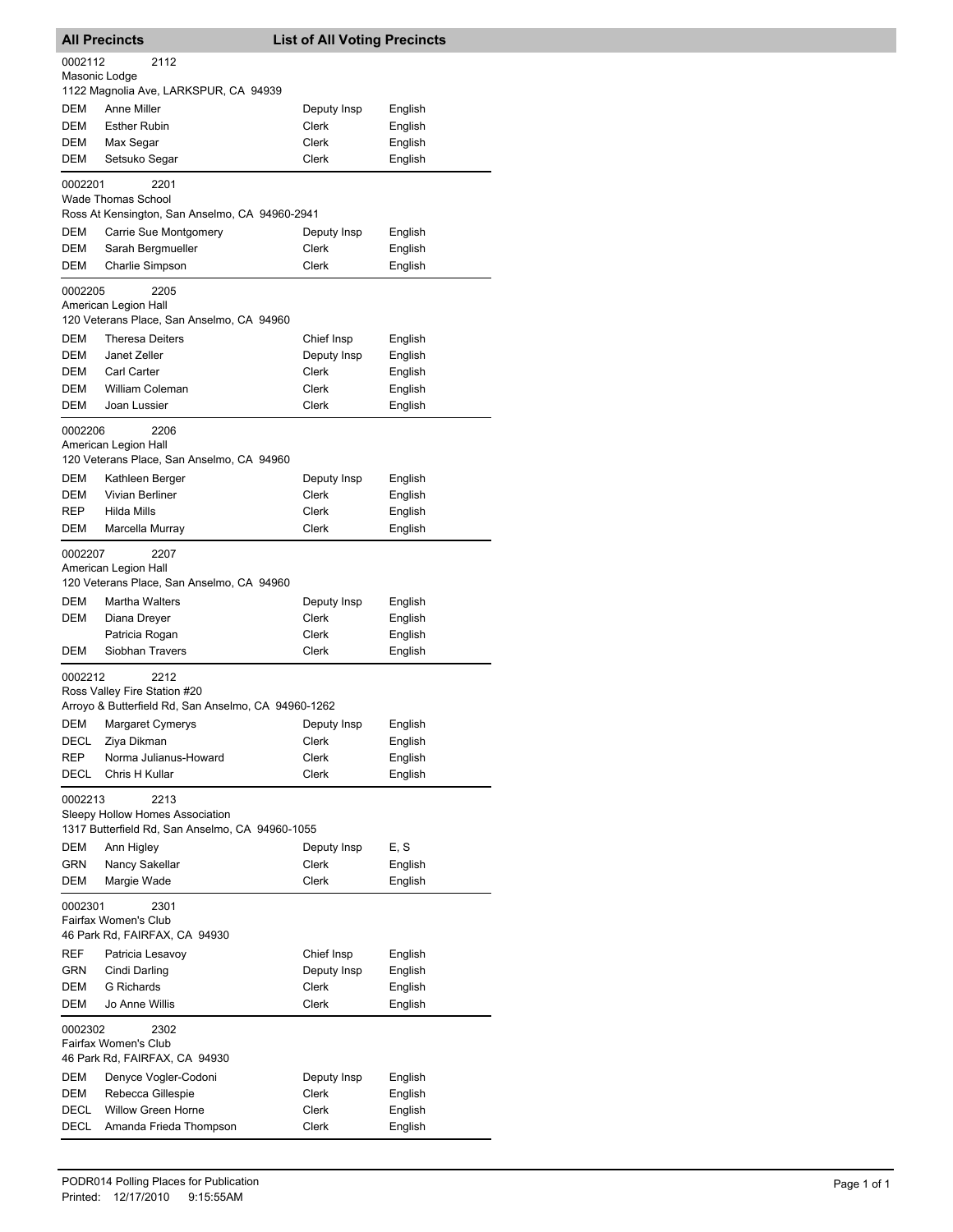|                                 | <b>All Precincts</b>                                                            | <b>List of All Voting Precincts</b> |                    |
|---------------------------------|---------------------------------------------------------------------------------|-------------------------------------|--------------------|
| 0002303                         | 2303                                                                            |                                     |                    |
|                                 | Fairfax Women's Club                                                            |                                     |                    |
|                                 | 46 Park Rd, FAIRFAX, CA 94930                                                   |                                     |                    |
| DEM                             | Caine Starelli                                                                  | Deputy Insp                         | English            |
| REP                             | John Blickensderfer                                                             | Clerk                               | English            |
| DEM<br>DEM                      | Pegatha Hughes<br>Dale Mc Carty                                                 | Clerk<br>Clerk                      | English<br>English |
|                                 |                                                                                 |                                     |                    |
| 0002304                         | 2304                                                                            |                                     |                    |
|                                 | Fairfax Regional Library<br>2097 Sir Francis Drake Blvd, Fairfax, CA 94930-1115 |                                     |                    |
| DEM                             | Joyce Cole                                                                      | Chief Insp                          | English            |
| GRN                             | Rue Burlingham                                                                  | Deputy Insp                         | E, S               |
| DECL                            | Constance Judson                                                                | Clerk                               | English            |
| DEM                             | Melvyn Wright                                                                   | Clerk                               | English            |
|                                 |                                                                                 |                                     |                    |
| 0002305<br><b>Bennett House</b> | 2305                                                                            |                                     |                    |
|                                 | 53 Taylor Drive (Claus & Taylor), FAIRFAX, CA 94930                             |                                     |                    |
| DEM                             | Patty Stockard                                                                  | Deputy Insp                         | English            |
| DEM                             | Jennie Lutz                                                                     | Clerk                               | English            |
|                                 | Angel Nylin                                                                     | Clerk                               | English            |
| DEM                             | <b>Sydney Philcox</b>                                                           | <b>Clerk</b>                        | English            |
| 0002306                         | 2306                                                                            |                                     |                    |
| Manor School                    |                                                                                 |                                     |                    |
|                                 | 150 Oak Manor Dr, FAIRFAX, CA 94930                                             |                                     |                    |
| DEM                             | Rosetta Davis                                                                   | Deputy Insp                         | English            |
| DECL                            | Patricia Deadder                                                                | Clerk                               | English            |
| DEM                             | Adell Freeman                                                                   | Clerk                               | English            |
| DEM                             | Pia Saldarriaga-Moreno                                                          | Clerk                               | E, S               |
| 0002402                         | 2402                                                                            |                                     |                    |
| Ross School                     |                                                                                 |                                     |                    |
|                                 | 9 Lagunitas Rd, Ross, CA 94957                                                  |                                     |                    |
| REP                             | Marty Bautista                                                                  | Deputy Insp                         | English            |
| DEM                             | George Davidson                                                                 | Clerk                               | English            |
| DEM                             | Fred S Seiden                                                                   | Clerk                               | English            |
| DEM                             | Rosalind S Seiden                                                               | Clerk                               | English            |
| 0002504                         | 2504                                                                            |                                     |                    |
| Masonic Lodge                   |                                                                                 |                                     |                    |
|                                 | 1122 Magnolia Ave, LARKSPUR, CA 94939                                           |                                     |                    |
| DEM                             | Peter Mellini<br>Luke Vanderdrift                                               | Deputy Insp                         | English            |
| LІВ                             |                                                                                 | Clerk                               | English            |
| 0002600                         | 2600                                                                            |                                     |                    |
|                                 | Sleepy Hollow Homes Association                                                 |                                     |                    |
|                                 | 1317 Butterfield Rd, San Anselmo, CA 94960-1055                                 |                                     |                    |
| DECL                            | Kristine Krupp                                                                  | Deputy Insp<br><b>Clerk</b>         | English            |
| DEM<br>REP                      | Margaret Framm<br>Angela Gaona                                                  | Clerk                               | English<br>English |
|                                 |                                                                                 |                                     |                    |
| 0002601                         | 2601                                                                            |                                     |                    |
|                                 | Sleepy Hollow Presbyterian Church                                               |                                     |                    |
|                                 | 100 Tarry Rd, San Anselmo, CA 94960-1066                                        |                                     |                    |
| REP<br>REP                      | Constance Berto<br>Patricia Ehrhart                                             | Chief Insp                          | E, S               |
| REP                             | Colleen Harpst                                                                  | Deputy Insp<br>Clerk                | English<br>English |
| REP                             | Audrey La Belle                                                                 | Clerk                               | English            |
|                                 |                                                                                 |                                     |                    |
| 0002800                         | 2800                                                                            |                                     |                    |
|                                 | St Sebastian's Church<br>373 Bon Air Rd, KENTFIELD, CA 94904                    |                                     |                    |
| DEM                             | Michelle Mayfield-Baske                                                         | Deputy Insp                         | English            |
| DEM                             | Austin Blake                                                                    | Clerk                               | English            |
| DEM                             | Joseph Cohen                                                                    | Clerk                               | English            |
| REP                             | Donald Rossi                                                                    | Clerk                               | English            |
|                                 |                                                                                 |                                     |                    |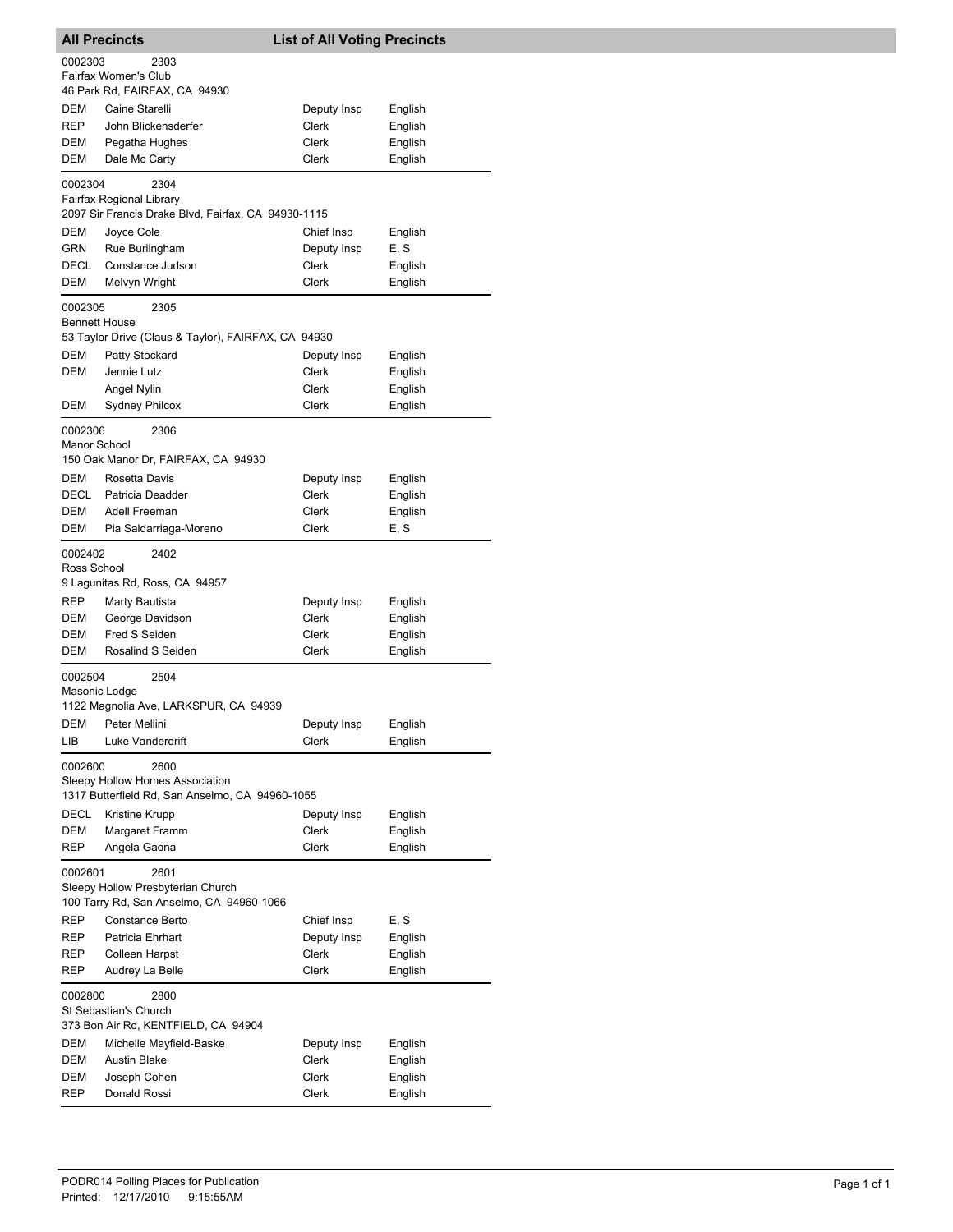| <b>All Precincts</b>     |                                                                | <b>List of All Voting Precincts</b> |                    |
|--------------------------|----------------------------------------------------------------|-------------------------------------|--------------------|
| 0002801                  | 2801                                                           |                                     |                    |
|                          | St Sebastian's Church<br>373 Bon Air Rd, KENTFIELD, CA 94904   |                                     |                    |
| <b>DEM</b>               | Jean Musgrave                                                  | Deputy Insp                         | English            |
| REP                      | <b>Ruth Baney</b>                                              | <b>Clerk</b>                        | English            |
| DEM                      | Sheila Hershon                                                 | Clerk                               | English            |
| 0002902                  | 2902                                                           |                                     |                    |
|                          | San Rafael Community Center<br>618 B St, SAN RAFAEL, CA 94901  |                                     |                    |
| DEM                      | William Dagg                                                   | Chief Insp                          | English            |
| <b>DEM</b>               | Regina Carey                                                   | Deputy Insp                         | English            |
| DEM<br>DEM               | <b>Audrey Valentzas</b>                                        | <b>Clerk</b><br><b>Clerk</b>        | English            |
|                          | <b>Richard Valentzas</b>                                       |                                     | English            |
| 0002903                  | 2903<br><b>Carpenters Union Hall</b>                           |                                     |                    |
|                          | 647 Lindaro St, San Rafael, CA 94901-3960                      |                                     |                    |
| DEM                      | Mary Winkler                                                   | Deputy Insp                         | English            |
| <b>DEM</b><br><b>REP</b> | Jane Middleton<br>Candace Rufer                                | <b>Clerk</b><br>Clerk               | English            |
|                          |                                                                |                                     | English            |
| 0002906                  | 2906<br><b>Carpenters Union Hall</b>                           |                                     |                    |
|                          | 647 Lindaro St, San Rafael, CA 94901-3960                      |                                     |                    |
| DECL                     | <b>Trudi Smith</b>                                             | Deputy Insp                         | English            |
| DEM                      | Lucinda Daniel                                                 | Clerk                               | English            |
| <b>DEM</b><br>DECL       | Kristin Lindstrom<br>Ronald Spencer                            | Clerk<br>Clerk                      | English<br>English |
| 0002907                  | 2907                                                           |                                     |                    |
|                          | First Presbyterian Church                                      |                                     |                    |
|                          | 1510 5th Ave, San Rafael, CA 94901                             |                                     |                    |
| DEM                      | Jan Boudart                                                    | Deputy Insp<br>Clerk                | English            |
| DECL                     | William Cohen<br>Alice Peterson                                | Clerk                               | English<br>English |
| GRN                      | Gloria Potter                                                  | Clerk                               | English            |
| 0002908                  | 2908                                                           |                                     |                    |
|                          | San Rafael Community Center<br>618 B St, SAN RAFAEL, CA 94901  |                                     |                    |
| DEM                      | <b>Richard Kulik</b>                                           | Deputy Insp                         | English            |
| DEM                      | Roberta Kemp                                                   | Clerk                               | English            |
| LІВ                      | Gladys Pereira                                                 | Clerk                               | English            |
| DEM                      | Ruth Zamist                                                    | Clerk                               | English            |
| 0003001                  | $C - 3001$                                                     |                                     |                    |
|                          | Sausalito Women's Club<br>120 Central Ave, Sausalito, CA 94965 |                                     |                    |
| DEM                      | Louise Dzimian                                                 | Chief Insp                          | English            |
| GRN                      | Ethan Hay                                                      | Deputy Insp                         | E, S               |
| DEM<br>DEM               | Ruth Churchill<br><b>Rita Kiesow</b>                           | Clerk<br><b>Clerk</b>               | English<br>English |
|                          |                                                                |                                     |                    |
| 0003002                  | $C - 3002$<br>Star Of Sea Catholic Church                      |                                     |                    |
|                          | 180 Harrison Ave, SAUSALITO, CA 94965                          |                                     |                    |
| REP                      | Marie Farley                                                   | Chief Insp                          | English            |
| DEM                      | Vicki Loryane Terris                                           | Deputy Insp                         | English            |
| AIP<br>REP               | Mary Christman-Phelps<br><b>Charles Donald</b>                 | Clerk<br>Clerk                      | English<br>English |
| DEM                      | Elizabeth O Connor                                             | Clerk                               | English            |
| 0003003                  | $C - 3003$                                                     |                                     |                    |
|                          | Sewerage Agency Of So Marin                                    |                                     |                    |
| DEM                      | 450 Sycamore Ave, Mill Valley, CA 94941-2232                   |                                     |                    |
| DEM                      | John Eagan<br>Amy Andrews                                      | Chief Insp<br>Deputy Insp           | English<br>English |
| DECL                     | Dorothy Bray                                                   | Clerk                               | English            |
| REP                      | Paul Meade                                                     | Clerk                               | English            |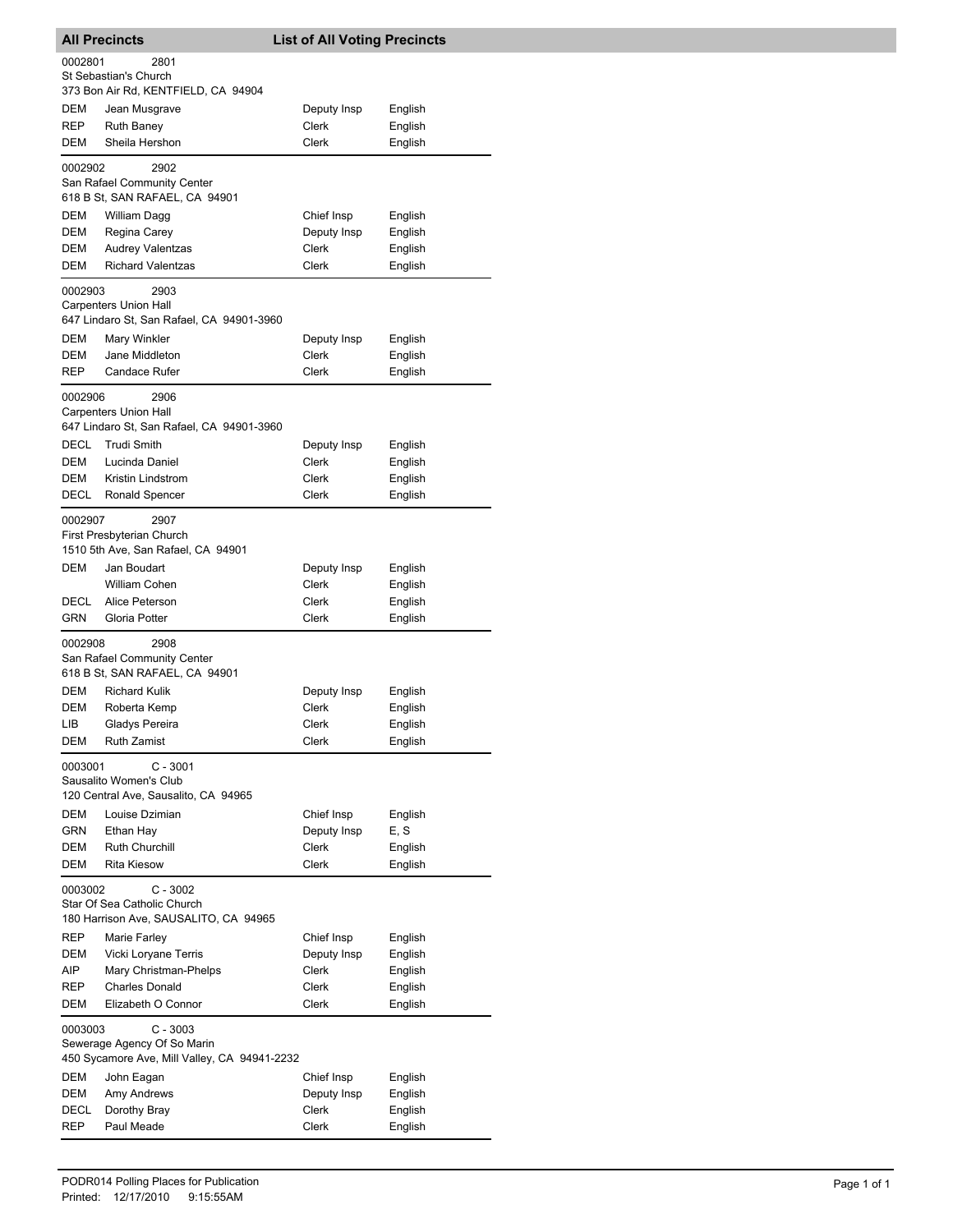| <b>All Precincts</b> |                                                                                | <b>List of All Voting Precincts</b> |                    |
|----------------------|--------------------------------------------------------------------------------|-------------------------------------|--------------------|
| 0003004              | C - 3004                                                                       |                                     |                    |
|                      | Episcopal Church Of Our Savior                                                 |                                     |                    |
|                      | 10 Old Mill St, MILL VALLEY, CA 94941                                          |                                     |                    |
| DEM                  | <b>Frances Wolff</b>                                                           | Chief Insp                          | English            |
| DECL                 | Leslie Roberts                                                                 | Deputy Insp                         | English            |
| DEM                  | Marianne Pelet                                                                 | Clerk                               | English            |
| DEM                  | <b>Victor Wolff</b>                                                            | <b>Clerk</b>                        | English            |
| 0003005              | $C - 3005$                                                                     |                                     |                    |
|                      | Our Lady Of Mt Carmel Church<br>3 Oakdale Ave, MILL VALLEY, CA 94941           |                                     |                    |
| DECL                 | <b>Robert Stauder</b>                                                          | Chief Insp                          |                    |
| DEM                  | Lynn Breger                                                                    | Deputy Insp                         | English<br>English |
| DEM                  | Joshua Knox                                                                    | Clerk                               | English            |
| REP                  | <b>Helen Paul</b>                                                              | Clerk                               | English            |
|                      |                                                                                |                                     |                    |
| 0003006              | $C - 3006$<br>Mill Valley Community Ctr                                        |                                     |                    |
|                      | 180 Camino Alto, Mill Valley, CA 94941-4603                                    |                                     |                    |
| <b>DEM</b>           | <b>Frank Luederitz</b>                                                         | Chief Insp                          | English            |
| DEM                  | Marsha Luederitz                                                               | Deputy Insp                         | English            |
| DEM                  | Leon Gersten                                                                   | <b>Clerk</b>                        | English            |
| DECL                 | Cheryl Rice                                                                    | Clerk                               | English            |
| <b>REP</b>           | William Wilson                                                                 | Clerk                               | English            |
| 0003007              | $C - 3007$                                                                     |                                     |                    |
| Park School          |                                                                                |                                     |                    |
|                      | 360 E. Blithedale Ave, Mill Valley, CA 94941-2140                              |                                     |                    |
| REP                  | Barbara Morgan                                                                 | Chief Insp                          | English            |
| DEM                  | Maureen O Connor                                                               | Deputy Insp                         | English            |
| DEM                  | Rosemarie Griffith                                                             | Clerk                               | English            |
| REP                  | <b>Kenneth Parker</b>                                                          | Clerk                               | English            |
| 0003008              | $C - 3008$                                                                     |                                     |                    |
| Park School          |                                                                                |                                     |                    |
|                      | 360 E. Blithedale Ave, Mill Valley, CA 94941-2140                              |                                     |                    |
| DEM                  | Sandra Lamke                                                                   | Deputy Insp                         | English            |
| DEM                  | Donna Carrillo                                                                 | Clerk                               | English            |
| REP                  | Michael Maguire                                                                | Clerk                               | English            |
| DEM                  | <b>Martin Russell</b>                                                          | Clerk                               | English            |
| 0003009              | $C - 3009$                                                                     |                                     |                    |
|                      | Tam Valley Community Ctr                                                       |                                     |                    |
|                      | 203 Marin Ave, Mill Valley, CA 94941-4068                                      |                                     |                    |
| DEM                  | Lynn Eichinger                                                                 | Chief Insp                          | English            |
| DECL                 | Roy Harvey                                                                     | Deputy Insp                         | English            |
| DEM                  | Florence L Hering                                                              | Clerk                               | English            |
| DEM<br>DEM           | Yolanda Hylkema<br>Hendrik Idzerda                                             | Clerk<br><b>Clerk</b>               | English<br>English |
|                      |                                                                                |                                     |                    |
| 0003010              | $C - 3010$                                                                     |                                     |                    |
|                      | Almonte Improvement Club<br>Almonte & Wisteria Way, Mill Valley, CA 94941-4138 |                                     |                    |
| REP                  | David Porter Jones                                                             | Chief Insp                          | English            |
| DEM                  | Pilar Earl                                                                     | Deputy Insp                         | E, S               |
| DEM                  | Keith Phillips                                                                 | Clerk                               | English            |
| DEM                  | Ami Schiess                                                                    | Clerk                               | E, S               |
|                      |                                                                                |                                     |                    |
| 0003011              | $C - 3011$<br>Almonte Improvement Club                                         |                                     |                    |
|                      | Almonte & Wisteria Way, Mill Valley, CA 94941-4138                             |                                     |                    |
| REP                  | Jean Comerford                                                                 | Deputy Insp                         | English            |
| REP                  | Fredericka Cobey                                                               | Clerk                               | English            |
| DEM                  | Rita Hagen                                                                     | Clerk                               | English            |
| DEM                  | Rebecca Whiting                                                                | Clerk                               | English            |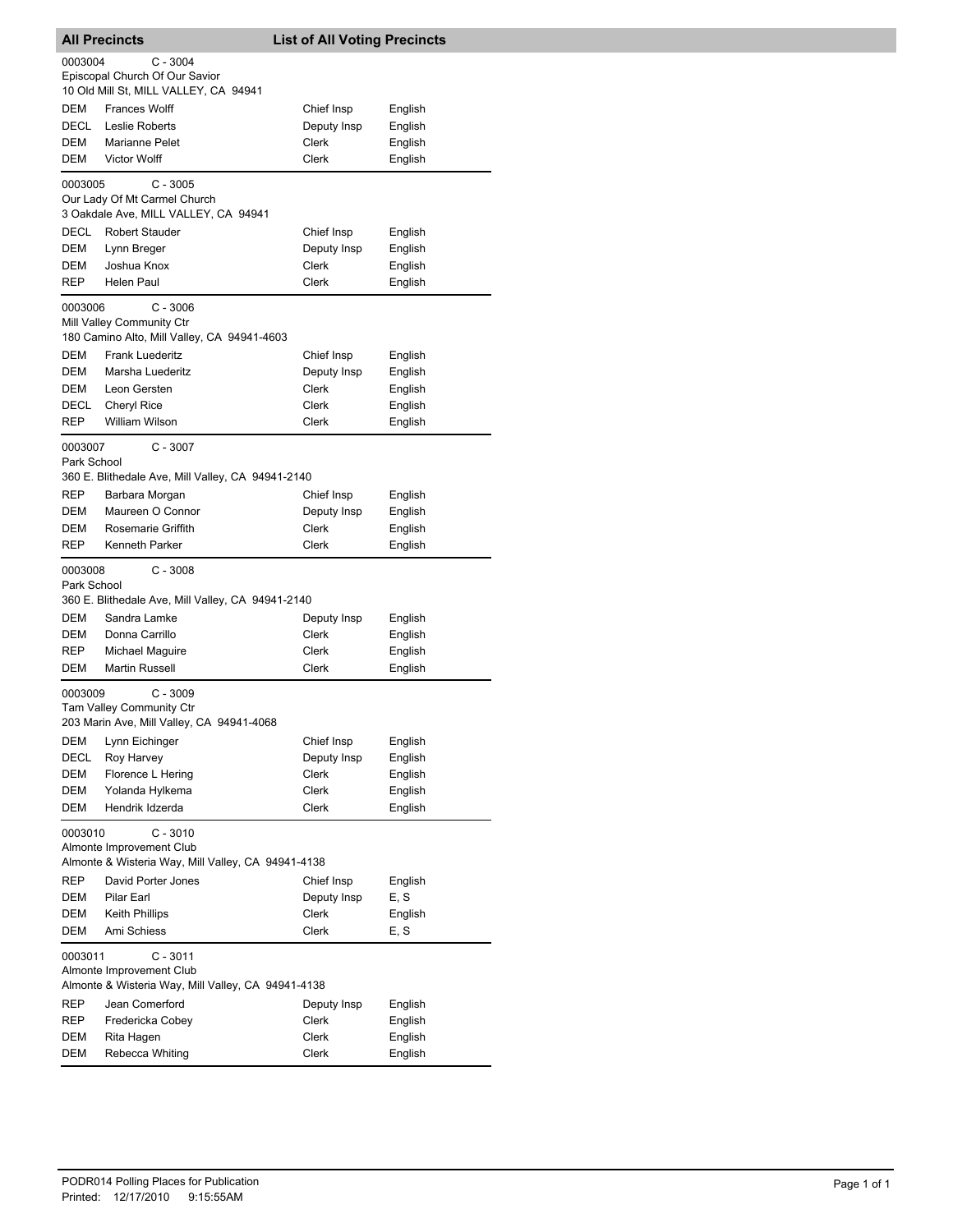|                                                                                        | <b>All Precincts</b>                                                               | <b>List of All Voting Precincts</b> |                    |  |
|----------------------------------------------------------------------------------------|------------------------------------------------------------------------------------|-------------------------------------|--------------------|--|
| 0003012                                                                                | C - 3012                                                                           |                                     |                    |  |
|                                                                                        | So Marin Fire Protection Dist                                                      |                                     |                    |  |
|                                                                                        | 308 Reed Blvd, MILL VALLEY, CA 94941                                               |                                     |                    |  |
| DEM                                                                                    | Wilma Zepp                                                                         | Chief Insp                          | English            |  |
| DEM                                                                                    | <b>Ruth Adrain</b>                                                                 | Deputy Insp                         | English            |  |
| <b>DEM</b>                                                                             | Gloria Di Biase                                                                    | Clerk                               | English            |  |
| REP                                                                                    | Marilyn Sugimura                                                                   | Clerk                               | English            |  |
| 0003014                                                                                | C - 3014<br>Shepherd Of Hills Lutheran Church<br>9 Shepherd Way, TIBURON, CA 94920 |                                     |                    |  |
| <b>REP</b>                                                                             | <b>Walter Strakosch</b>                                                            | Chief Insp                          | English            |  |
| DEM                                                                                    | Jami Rene Davis                                                                    | Deputy Insp                         | English            |  |
|                                                                                        | Maria Barron                                                                       | Clerk                               | English            |  |
| DEM                                                                                    | Morse Byer                                                                         | Clerk                               | English            |  |
| 0003104                                                                                | 3104                                                                               |                                     |                    |  |
|                                                                                        | Star Of Sea Catholic Church                                                        |                                     |                    |  |
|                                                                                        | 180 Harrison Ave, SAUSALITO, CA 94965                                              |                                     |                    |  |
| DEM                                                                                    | <b>Stan Walker</b><br>Julia Greene                                                 | Deputy Insp<br><b>Clerk</b>         | English            |  |
| REP<br>DEM                                                                             | Thomas Hoover Jr                                                                   | Clerk                               | English<br>English |  |
|                                                                                        |                                                                                    |                                     |                    |  |
| 0003105                                                                                | 3105<br>Sausalito City Hall<br>420 Litho Street, SAUSALITO, CA 94965               |                                     |                    |  |
| DEM                                                                                    | Annelouise Elkington                                                               | Chief Insp                          | English            |  |
| REP                                                                                    | Marysia Kolipinski                                                                 | Deputy Insp                         | English            |  |
| REP                                                                                    | Monika Kolipinski                                                                  | Clerk                               | English            |  |
| REP                                                                                    | Zofia Kolipinski                                                                   | <b>Clerk</b>                        | English            |  |
| 0003106                                                                                | 3106<br>Sausalito City Hall<br>420 Litho Street, SAUSALITO, CA 94965               |                                     |                    |  |
| DEM                                                                                    | Douglas Black                                                                      | Deputy Insp                         | English            |  |
| DEM                                                                                    | Lynn Asher                                                                         | Clerk                               | English            |  |
| DEM                                                                                    | Patricia Goss                                                                      | Clerk                               | English            |  |
| DECL                                                                                   | Geanie Maercklein                                                                  | Clerk                               | English            |  |
| 0003107                                                                                | 3107<br>Sausalito City Hall<br>420 Litho Street, SAUSALITO, CA 94965               |                                     |                    |  |
| DEM                                                                                    | Linda Agapekian                                                                    | Deputy Insp                         | E, S               |  |
| DEM                                                                                    | Nancy Clark                                                                        | Clerk                               | English            |  |
| REP                                                                                    | Franklyn Hemmert                                                                   | Clerk                               | English            |  |
| REP                                                                                    | <b>Carlys Phillips</b>                                                             | Clerk                               | English            |  |
| 0003201                                                                                | 3201<br>Mill Valley Community Ctr<br>180 Camino Alto, Mill Valley, CA 94941-4603   |                                     |                    |  |
| REP                                                                                    | Renee Ward                                                                         | Deputy Insp                         | English            |  |
| DEM                                                                                    | Barbara Merino                                                                     | Clerk                               | English            |  |
| REP                                                                                    | Donna Schottstaedt                                                                 | Clerk                               | English            |  |
| 0003204<br>3204<br>Mill Valley City Hall<br>26 Corte Madera Ave, MILL VALLEY, CA 94941 |                                                                                    |                                     |                    |  |
| REP                                                                                    | Elinor Franchetti                                                                  | Chief Insp                          | English            |  |
| REP                                                                                    | Bruno Franchetti                                                                   | Deputy Insp                         | English            |  |
| DEM                                                                                    | Sandra Rodgers                                                                     | Clerk                               | English            |  |
| DECL                                                                                   | Scott Wilmore                                                                      | Clerk                               | English            |  |
| 0003207                                                                                | 3207<br>Our Lady Of Mt Carmel Church                                               |                                     |                    |  |
|                                                                                        | 3 Oakdale Ave, MILL VALLEY, CA 94941                                               |                                     |                    |  |
| DEM                                                                                    | <b>Milton Weiss</b>                                                                | Deputy Insp                         | English            |  |
|                                                                                        | Kate T Goodman                                                                     | Clerk                               | English            |  |
| REP                                                                                    | Gar Jow                                                                            | Clerk                               | English            |  |
| DEM                                                                                    | Mary Pavlisin                                                                      | Clerk                               | English            |  |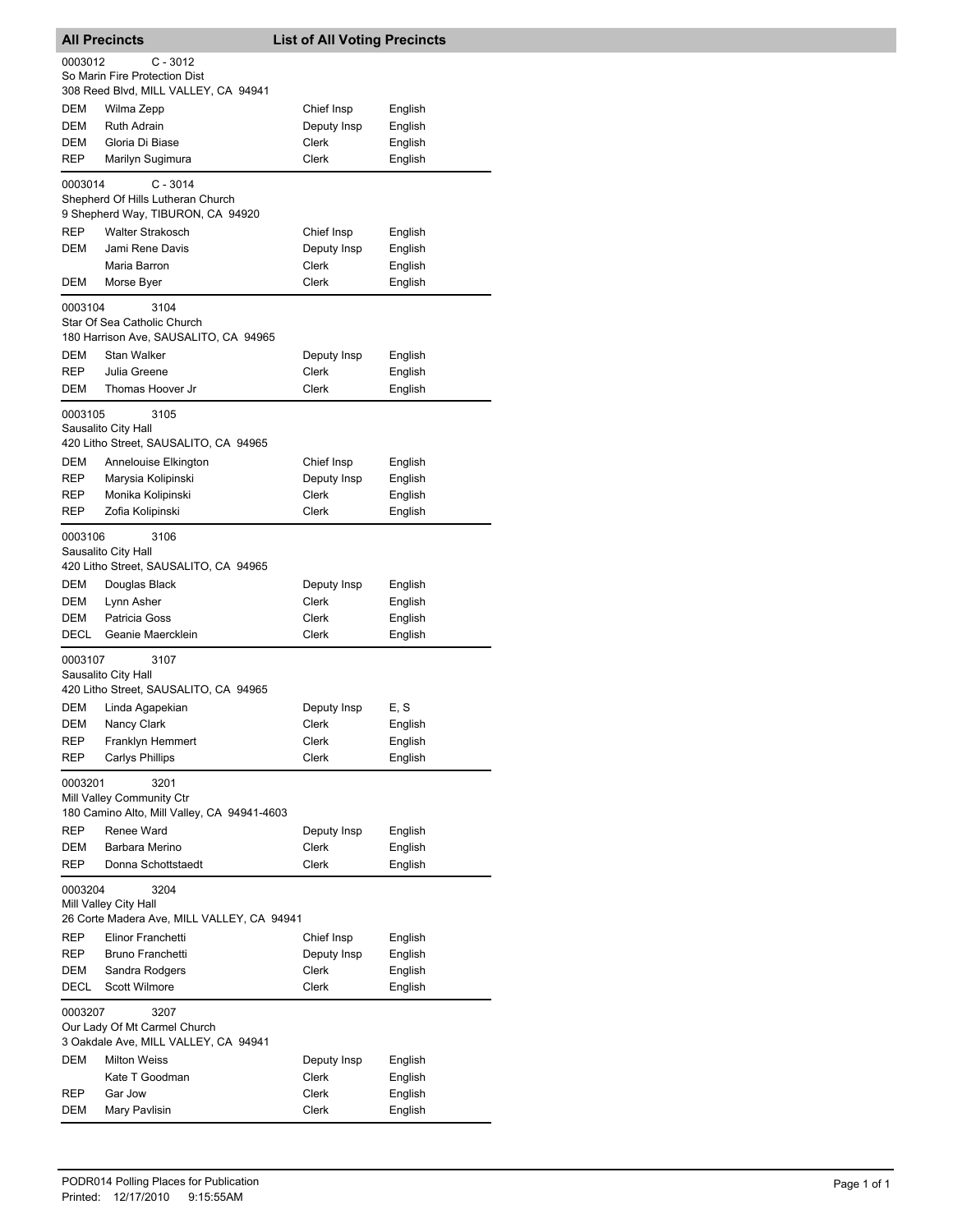|                                                                                     | <b>All Precincts</b>                                                             | <b>List of All Voting Precincts</b> |         |  |
|-------------------------------------------------------------------------------------|----------------------------------------------------------------------------------|-------------------------------------|---------|--|
| 0003216<br>3216<br>The Redwoods<br>40 Camino Alto, MILL VALLEY, CA 94941            |                                                                                  |                                     |         |  |
| DEM                                                                                 | <b>Warren Uhte</b>                                                               | Chief Insp                          | English |  |
| DEM                                                                                 | Elizabeth Moody                                                                  | Deputy Insp                         | English |  |
| DEM                                                                                 | Mary Ann Rozen                                                                   | <b>Clerk</b>                        | English |  |
| <b>DEM</b>                                                                          | Genevieve Sorensen                                                               | Clerk                               | English |  |
|                                                                                     |                                                                                  |                                     |         |  |
| 0003217                                                                             | 3217<br>Mill Valley Community Ctr<br>180 Camino Alto, Mill Valley, CA 94941-4603 |                                     |         |  |
| DEM                                                                                 | Morgan Smith                                                                     | Deputy Insp                         | English |  |
| DEM                                                                                 | Mary Bizzarri                                                                    | Clerk                               | English |  |
| AIP                                                                                 | Josephine Infante                                                                | Clerk                               | English |  |
| REP                                                                                 | Ursula Kerr                                                                      | Clerk                               | English |  |
| 0003301                                                                             | 3301<br>Shepherd Of Hills Lutheran Church<br>9 Shepherd Way, TIBURON, CA 94920   |                                     |         |  |
| <b>DECL</b>                                                                         | John Adikes                                                                      | Deputy Insp                         | English |  |
| DEM                                                                                 | Kathryn Burke                                                                    | Clerk                               | English |  |
| DECL                                                                                | Melanie Chancellor                                                               | Clerk                               | E, S    |  |
| REP                                                                                 | Mary Strakosch                                                                   | Clerk                               | English |  |
| 0003302<br>Del Mar School                                                           | 3302                                                                             |                                     |         |  |
|                                                                                     | 105 Avenida Miraflores, Tiburon, CA 94920                                        |                                     |         |  |
| REP                                                                                 | <b>William Teiser</b>                                                            | Chief Insp                          | English |  |
| DECL                                                                                | Virginia Brunini                                                                 | Deputy Insp                         | English |  |
| DEM                                                                                 | Dorothy Segal                                                                    | Clerk                               | English |  |
| DEM                                                                                 | Jane Van Blaricom                                                                | Clerk                               | English |  |
| 0003303                                                                             | 3303<br><b>Tiburon Baptist Church</b>                                            |                                     |         |  |
|                                                                                     | 445 Greenwood Beach Rd, TIBURON, CA 94920                                        |                                     |         |  |
| DEM                                                                                 | Susan Schmidt                                                                    | Chief Insp                          | English |  |
| DECL                                                                                | Marcia Felton                                                                    | Deputy Insp                         | English |  |
| DEM                                                                                 | Dana Olney Bell                                                                  | Clerk<br>Clerk                      | English |  |
|                                                                                     | Ralph Johnson                                                                    |                                     | English |  |
| 0003304                                                                             | 3304<br><b>Tiburon Town Hall</b>                                                 |                                     |         |  |
|                                                                                     | 1505 Tiburon Blvd, Tiburon, CA 94920                                             |                                     |         |  |
| DEM                                                                                 | <b>Richard Park</b>                                                              | Chief Insp                          | English |  |
| DEM                                                                                 | Cynthia Boyd                                                                     | Deputy Insp                         | English |  |
| DEM                                                                                 | Amy Gage                                                                         | Clerk                               | E, S    |  |
| DEM                                                                                 | Patricia Jenkins                                                                 | Clerk                               | English |  |
| <b>REP</b>                                                                          | Graham Mc Phail Jr                                                               | <b>Clerk</b>                        | English |  |
| 0003305<br>3305<br><b>Tiburon Town Hall</b><br>1505 Tiburon Blvd, Tiburon, CA 94920 |                                                                                  |                                     |         |  |
| AIP                                                                                 | Sandra Macleod White                                                             | Deputy Insp                         | English |  |
| <b>REP</b>                                                                          | Catharine Benediktsson                                                           | Clerk                               | English |  |
| DECL                                                                                | I Erika Brooks                                                                   | Clerk                               | English |  |
| REP                                                                                 | Laurence Mark Friedman                                                           | Clerk                               | English |  |
| 0003306                                                                             | 3306<br><b>Tiburon Town Hall</b>                                                 |                                     |         |  |
|                                                                                     | 1505 Tiburon Blvd, Tiburon, CA 94920                                             |                                     |         |  |
| REP                                                                                 | Andrea Ventris                                                                   | Deputy Insp                         | English |  |
| <b>DECL</b>                                                                         | Elizabeth De Tomasi                                                              | Clerk                               | English |  |
| DEM                                                                                 | Ronald Skellenger                                                                | Clerk                               | English |  |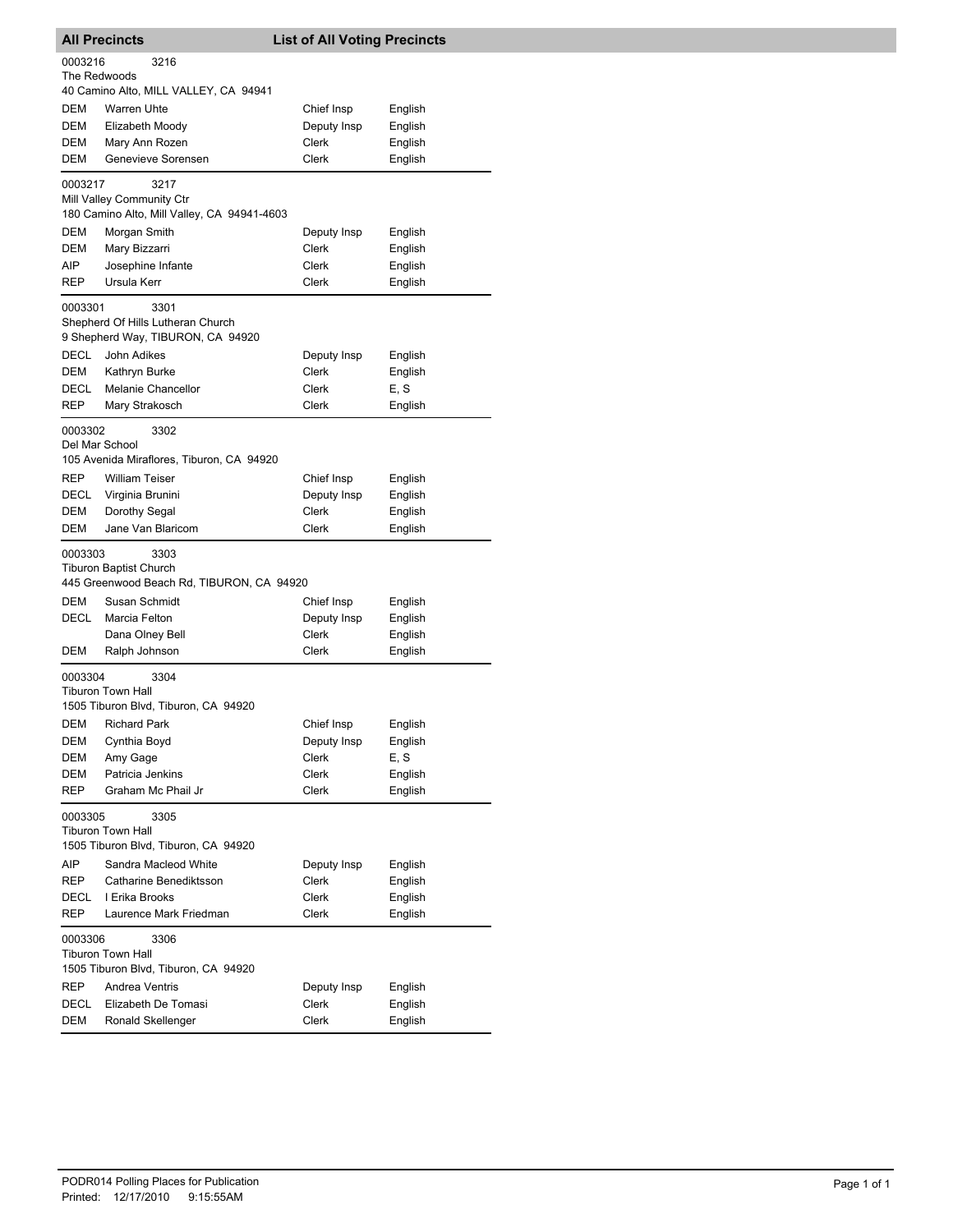|                                   | <b>All Precincts</b>                                                                         | <b>List of All Voting Precincts</b> |         |
|-----------------------------------|----------------------------------------------------------------------------------------------|-------------------------------------|---------|
| 0003307<br><b>Bel Aire School</b> | 3307                                                                                         |                                     |         |
|                                   | 277 Karen Way, TIBURON, CA 94920                                                             |                                     |         |
| REP                               | Roy Benvenuti                                                                                | Chief Insp                          | English |
| REP                               | Sue Benvenuti                                                                                | Deputy Insp                         | English |
| DECL                              | Glenn Felton                                                                                 | Clerk                               | English |
|                                   | Dominique Hanchette                                                                          | Clerk                               | English |
| REF                               | Diana Williams                                                                               | Clerk                               | English |
| 0003308<br><b>Bel Aire School</b> | 3308<br>277 Karen Way, TIBURON, CA 94920                                                     |                                     |         |
| <b>DEM</b>                        | <b>Andrew Rusting</b>                                                                        | Deputy Insp                         | English |
| REP                               | <b>Bruce Dapprich</b>                                                                        | Clerk                               | English |
| REP                               | Ramon Truman                                                                                 | Clerk                               | English |
| 0003401                           | 3401<br><b>Belvedere Community Center</b><br>Community Road, Belvedere, CA 94920             |                                     |         |
| DEM                               | <b>Ronald Reuther</b>                                                                        | Chief Insp                          | English |
| <b>DECL</b>                       | <b>Bruce Richard</b>                                                                         | Deputy Insp                         | English |
|                                   | Louella Dean                                                                                 | Clerk                               | English |
| DEM                               | Christina Dewey                                                                              | Clerk                               | English |
| REP                               | Lucy Walton                                                                                  | Clerk                               | English |
| 0003402                           | 3402<br><b>Belvedere Community Center</b><br>Community Road, Belvedere, CA 94920             |                                     |         |
| REP                               | Vicki Kay Finley                                                                             | Deputy Insp                         | English |
| REP                               | Ida Mae H Berg                                                                               | Clerk                               | English |
| DEM                               | Mary Coleman                                                                                 | Clerk                               | English |
| 0003502<br>DEM                    | 3502<br>Tam Valley Community Ctr<br>203 Marin Ave, Mill Valley, CA 94941-4068<br>James Adams | Deputy Insp                         | English |
| REP                               | Donald Potter                                                                                | Clerk                               | English |
| DEM                               | Jon Snyder                                                                                   | Clerk                               | English |
| DECL                              | <b>Richard Wallace</b>                                                                       | <b>Clerk</b>                        | English |
| 0003503                           | 3503<br>Tam Valley Community Ctr<br>203 Marin Ave, Mill Valley, CA 94941-4068                |                                     |         |
|                                   | DEM Maggi Nicholson                                                                          | Deputy Insp                         | English |
| DEM                               | Joanna Beck                                                                                  | Clerk                               | English |
| DEM                               | Elaine Drude                                                                                 | Clerk                               | English |
| DEM                               | Joann Mannion                                                                                | Clerk                               | English |
| 0003507                           | 3507<br>Tam Valley Community Ctr<br>203 Marin Ave, Mill Valley, CA 94941-4068                |                                     |         |
| DEM                               | James Kasper                                                                                 | Deputy Insp                         | English |
| DEM                               | Rose De Martini                                                                              | <b>Clerk</b>                        | English |
| DECL                              | Paulette Lueke                                                                               | Clerk                               | English |
| 0003600                           | 3600<br>Marguerita C. Johnson Senior Center<br>640 Drake Ave, Marin City, CA 94965           |                                     |         |
| DEM                               | David Donenfeld                                                                              | Chief Insp                          | English |
| DEM                               | Lillian Zahrt                                                                                | Deputy Insp                         | English |
| REP                               | Mary Arthur                                                                                  | Clerk                               | English |
| DEM                               | Donald Haaga                                                                                 | Clerk                               | English |
| <b>DEM</b>                        | <b>Wilma Mears</b>                                                                           | Clerk                               | English |
| 0003601                           | 3601<br>Marguerita C. Johnson Senior Center<br>640 Drake Ave, Marin City, CA 94965           |                                     |         |
| DEM                               | Ava Tate                                                                                     | Deputy Insp                         | English |
| DECL                              | Barbara Reitebach                                                                            | Clerk                               | English |
| DECL                              | Barbara Ann Smith-Cortrel                                                                    | Clerk                               | English |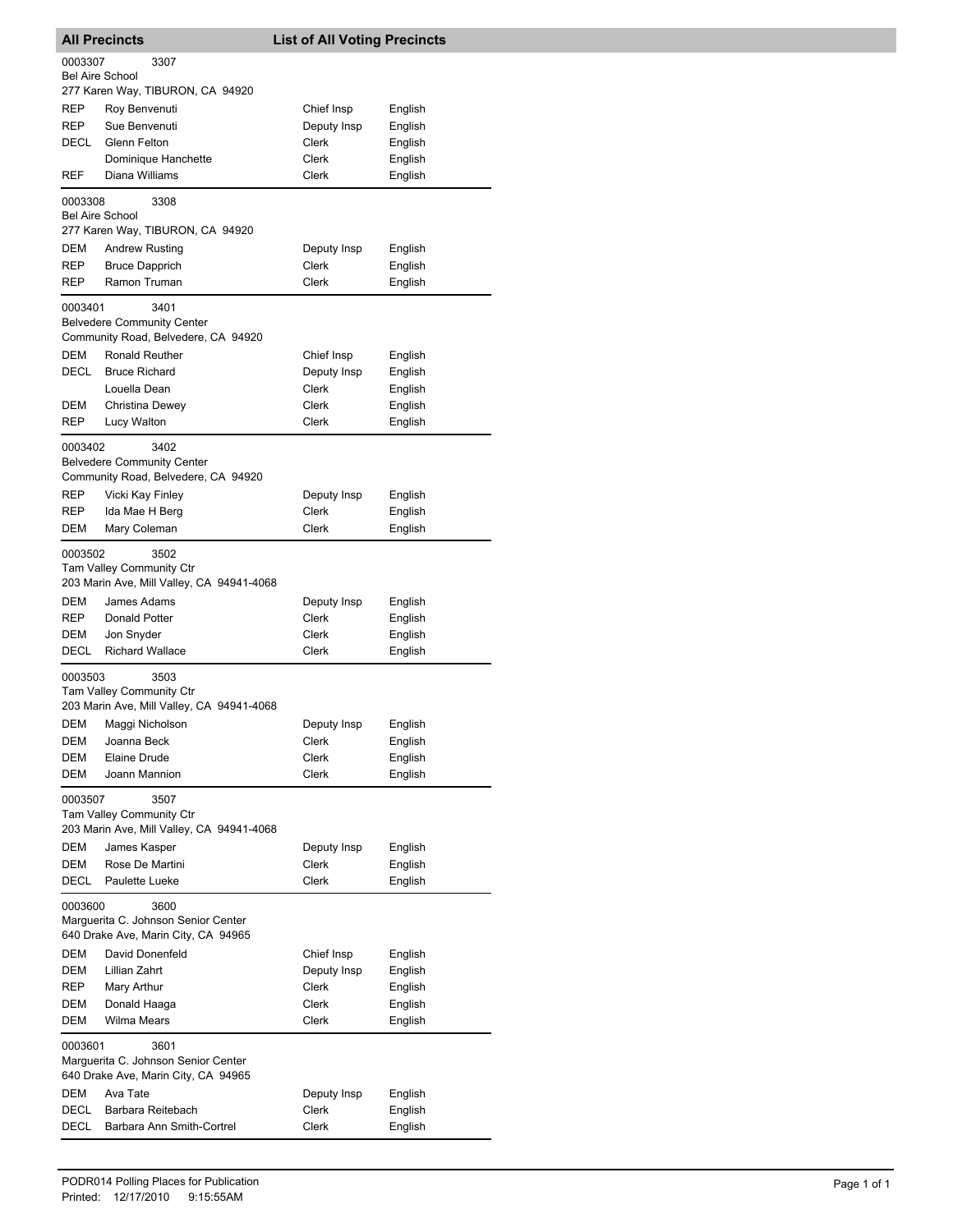| <b>All Precincts</b> |                                                                                         | <b>List of All Voting Precincts</b> |         |
|----------------------|-----------------------------------------------------------------------------------------|-------------------------------------|---------|
| 0003602              | 3602<br>Marguerita C. Johnson Senior Center<br>640 Drake Ave, Marin City, CA 94965      |                                     |         |
| <b>DEM</b>           | Roberta Maloy                                                                           | Deputy Insp                         | English |
| <b>DEM</b>           | Kristine Brown                                                                          | Clerk                               | English |
| DEM                  | <b>Sheryl Mathis</b>                                                                    | Clerk                               | English |
| DEM                  | <b>Monica Merkins</b>                                                                   | Clerk                               | E, S    |
| 0003700              | 3700<br>Strawberry Shores Office<br>111 Seminary Dr., MILL VALLEY, CA 94941             |                                     |         |
| DEM                  | John Kraus                                                                              | Chief Insp                          | English |
| <b>REP</b>           | Roger Kuhn                                                                              | Deputy Insp                         | English |
| DECL                 | <b>Beverly Kern</b>                                                                     | Clerk                               | English |
| DEM                  | <b>Elaine Neuwirth</b>                                                                  | Clerk                               | English |
| REP                  | Barbara Ann Wetzell                                                                     | Clerk                               | English |
| 0003704              | 3704<br><b>Tiburon Baptist Church</b><br>445 Greenwood Beach Rd, TIBURON, CA 94920      |                                     |         |
| DEM                  | Rachel Conine                                                                           | Deputy Insp                         | English |
| DEM                  | <b>Traute Eckersdorff</b>                                                               | Clerk                               | English |
| REP                  | Michael Vaughan                                                                         | Clerk                               | English |
| 0003705              | 3705<br>Marin Amateur Radio Club<br>27 Shell Rd, MILL VALLEY, CA 94941                  |                                     |         |
| <b>DEM</b>           | Alan Hersh                                                                              | Chief Insp                          | English |
| DEM                  | Michael Kenyon                                                                          | Deputy Insp                         | English |
| REP                  | <b>William Kenneth Bleyle</b>                                                           | Clerk                               | English |
| DEM                  | James Hill                                                                              | Clerk                               | English |
| 0003706              | 3706<br><b>Strawberry Shores Office</b><br>111 Seminary Dr., MILL VALLEY, CA 94941      |                                     |         |
| REP                  | Sherry Johanson                                                                         | Deputy Insp                         | English |
| DECL                 | Alan Maurice Farnham                                                                    | Clerk                               | English |
| DEM                  | Robert Mc Cully                                                                         | Clerk                               | English |
| 0004002              | $C - 4002$<br>Pt. Reyes Fire Station<br>4th & B St, Point Reyes, CA 94956               |                                     |         |
| DEM                  | Joan Haley                                                                              | Chief Insp                          | English |
|                      | DEM Cindy Knabe                                                                         | Deputy Insp                         | English |
| DEM                  | Elizabeth Milazzo                                                                       | Clerk                               | English |
| DEM                  | Jess Santana                                                                            | Clerk                               | English |
| <b>DEM</b>           | Samatha Santana                                                                         | Clerk                               | English |
| 0004006              | $C - 4006$<br>Wild Horse Valley Clubhouse<br>110 Wild Horse Valley Dr, NOVATO, CA 94947 |                                     |         |
| DEM                  | George Minor                                                                            | Chief Insp                          | English |
| DEM                  | Jeanne Ballard                                                                          | Deputy Insp                         | English |
| DEM                  | James Lamb                                                                              | Clerk                               | English |
| DECL                 | Stephen J Parker                                                                        | Clerk                               | English |
| 0004008              | $C - 4008$<br>Muir Beach Community Center<br>19 Seacape Dr, Muir Beach, CA 94965        |                                     |         |
| DEM                  | Nancy Knox                                                                              | Chief Insp                          | English |
| DEM                  | Kathryn Sward                                                                           | Deputy Insp                         | English |
| DEM                  | Tonya Ann Bjornson                                                                      | Clerk                               | English |
| REP                  | Arlene Robertson                                                                        | Clerk                               | English |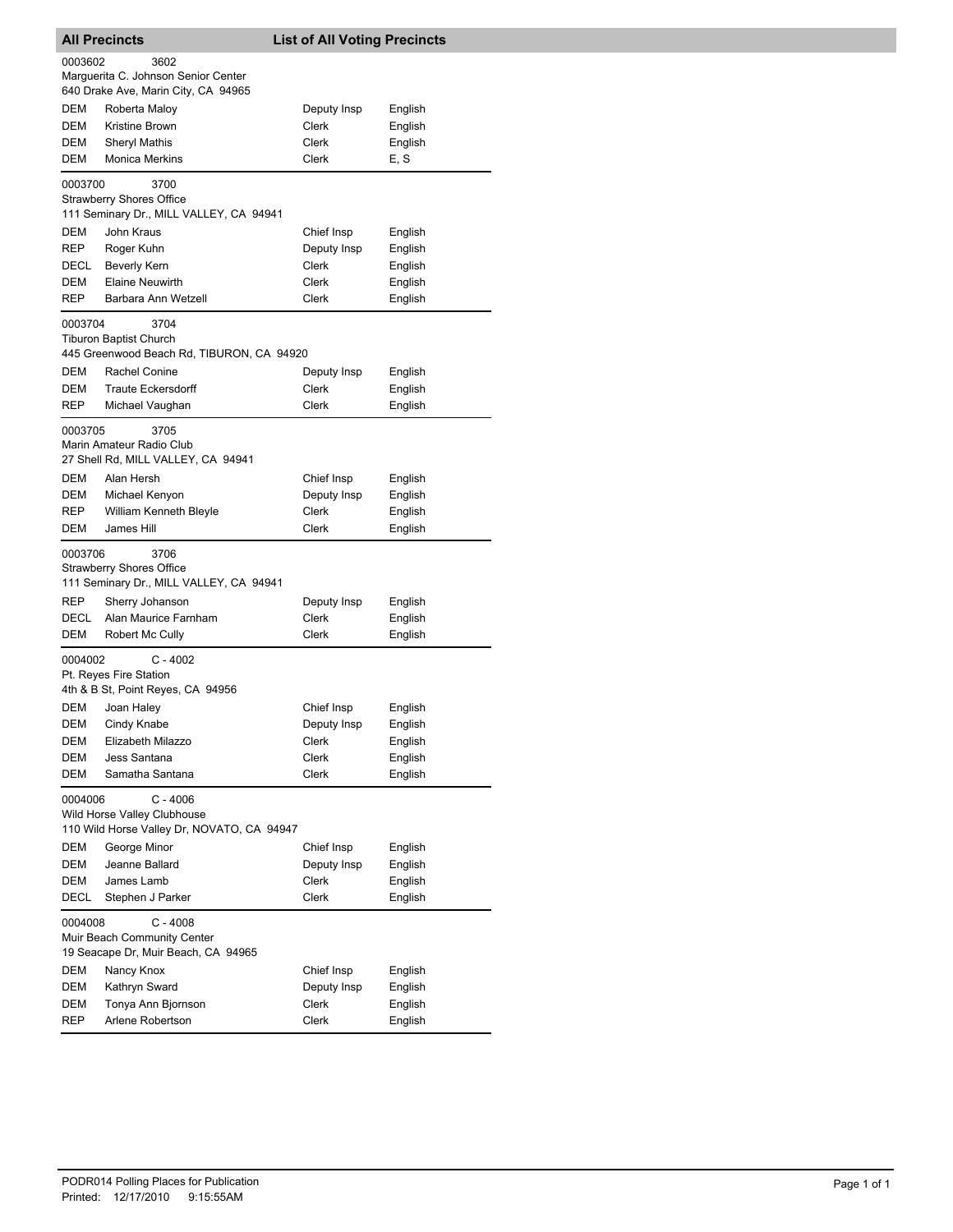| <b>All Precincts</b><br><b>List of All Voting Precincts</b>                                              |                                                                                                                                                             |                               |                            |  |
|----------------------------------------------------------------------------------------------------------|-------------------------------------------------------------------------------------------------------------------------------------------------------------|-------------------------------|----------------------------|--|
| $C - 4010$<br>0004010<br>Homestead Valley Community Ctr<br>315 Montford Ave, MILL VALLEY, CA 94941       |                                                                                                                                                             |                               |                            |  |
| <b>REP</b>                                                                                               | <b>Edward Fuchs</b>                                                                                                                                         | Chief Insp                    | English                    |  |
| DEM                                                                                                      | Annette Blanchard                                                                                                                                           | Deputy Insp                   | English                    |  |
| DECL                                                                                                     | <b>Beth Brandes</b>                                                                                                                                         | Clerk                         | English                    |  |
| DECL<br>DEM                                                                                              | James Dority<br>Claudette Josephson                                                                                                                         | Clerk<br>Clerk                | English<br>English         |  |
|                                                                                                          |                                                                                                                                                             |                               |                            |  |
| 0004011                                                                                                  | $C - 4011$<br>Woodacre Improvement Club<br>1 Garden Way, WOODACRE, CA 94973                                                                                 |                               |                            |  |
| GRN                                                                                                      | Mark Williamson                                                                                                                                             | Chief Insp                    | English                    |  |
| DEM                                                                                                      | Kathryn Ospital                                                                                                                                             | Deputy Insp                   | English                    |  |
| GRN                                                                                                      | Ann Jones                                                                                                                                                   | Clerk                         | English                    |  |
| DEM                                                                                                      | Molly Lewis                                                                                                                                                 | Clerk                         | E, S                       |  |
| DEM                                                                                                      | Jason Meyerson                                                                                                                                              | Clerk                         | E. S                       |  |
| 0004012                                                                                                  | $C - 4012$<br>Corte Madera Recreation Center<br>Tamalpais Dr, Corte Madera, CA 94925-1561                                                                   |                               |                            |  |
| <b>DEM</b>                                                                                               | <b>William Grant</b>                                                                                                                                        | Chief Insp                    | English                    |  |
| DECL                                                                                                     | James Moore                                                                                                                                                 | Deputy Insp                   | English                    |  |
| DEM<br><b>REP</b>                                                                                        | David Moore<br>Virginia Moore                                                                                                                               | Clerk<br>Clerk                | English<br>English         |  |
| DEM                                                                                                      | Susan Jean Schelling                                                                                                                                        | Clerk                         | English                    |  |
| 0004013<br>DECL<br>DEM<br><b>REP</b>                                                                     | $C - 4013$<br>Corte Madera Recreation Center<br>Tamalpais Dr, Corte Madera, CA 94925-1561<br><b>Richard Riopelle</b><br>James Anderson IV<br>Maria Russillo | Deputy Insp<br>Clerk<br>Clerk | English<br>English<br>E. S |  |
| DECL                                                                                                     | <b>Burton Winn</b>                                                                                                                                          | Clerk                         | English                    |  |
| 0004014                                                                                                  | $C - 4014$<br>Corte Madera Recreation Center<br>Tamalpais Dr, Corte Madera, CA 94925-1561                                                                   |                               |                            |  |
| DEM                                                                                                      | <b>Bonnie Glaser</b>                                                                                                                                        | Deputy Insp                   | English                    |  |
| DEM                                                                                                      | Joan Fierberg                                                                                                                                               | Clerk                         | English                    |  |
| DEM<br>DEM                                                                                               | Stephen Fierberg<br>Donna Williams                                                                                                                          | Clerk<br>Clerk                | English<br>English         |  |
| 0004100                                                                                                  | 4100<br>Pt. Reyes Fire Station                                                                                                                              |                               |                            |  |
|                                                                                                          | 4th & B St, Point Reves, CA 94956                                                                                                                           |                               |                            |  |
| DEM<br>DEM                                                                                               | Kenneth Knabe<br>Belinda Durrie                                                                                                                             | Deputy Insp<br>Clerk          | English<br>English         |  |
| DEM                                                                                                      | Jon Durrie                                                                                                                                                  | Clerk                         | English                    |  |
| DEM                                                                                                      | Cathy Mc Cool                                                                                                                                               | Clerk                         | English                    |  |
| 4101<br>0004101<br><b>Tomales Regional History Center</b><br>26701 State Route 1, Tomales, CA 94971-0262 |                                                                                                                                                             |                               |                            |  |
| <b>REP</b>                                                                                               | Lois Parks                                                                                                                                                  | Chief Insp                    | English                    |  |
| <b>REP</b>                                                                                               | Anna Jensen                                                                                                                                                 | Deputy Insp                   | English                    |  |
| DEM<br>REP                                                                                               | Maxine Boitano<br>Barbara Taddei                                                                                                                            | Clerk<br>Clerk                | English<br>English         |  |
| 0004103                                                                                                  | 4103                                                                                                                                                        |                               |                            |  |
|                                                                                                          | <b>Inverness Fire House</b><br>50 Inverness Way, INVERNESS, CA 94937                                                                                        |                               |                            |  |
| <b>GRN</b>                                                                                               | Katherine Anderson                                                                                                                                          | Chief Insp                    | English                    |  |
| DEM                                                                                                      | Neoma Joan Stumpf                                                                                                                                           | Deputy Insp                   | English                    |  |
| REP                                                                                                      | Georgeanne Aston                                                                                                                                            | Clerk                         | English                    |  |
| DEM                                                                                                      | Daniel Heath                                                                                                                                                | Clerk                         | English                    |  |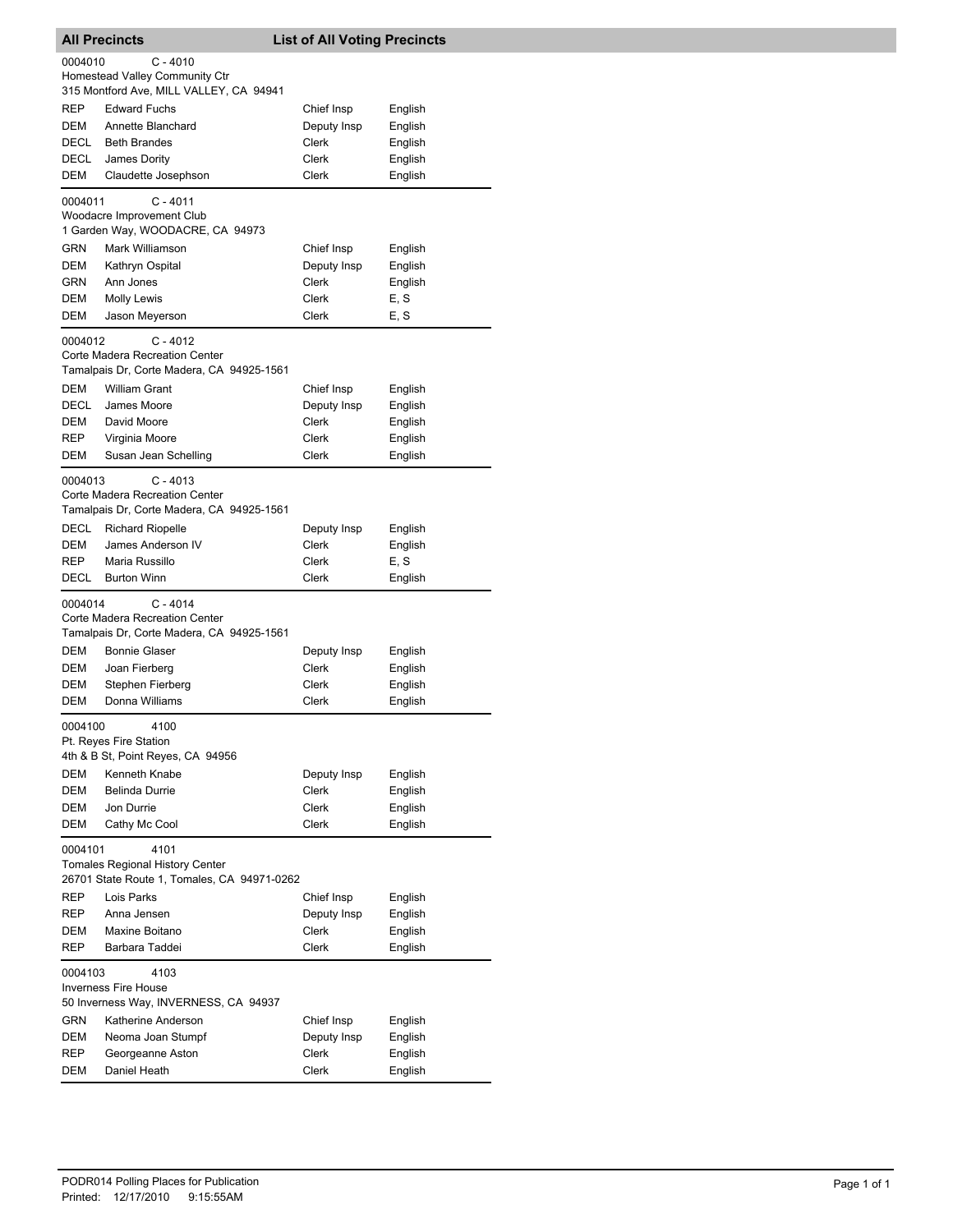|                           | <b>All Precincts</b>                                                                           | <b>List of All Voting Precincts</b> |         |
|---------------------------|------------------------------------------------------------------------------------------------|-------------------------------------|---------|
| 0004200<br>Nicasio School | 4200                                                                                           |                                     |         |
|                           | 5555 Nicasio Valley Rd, Nicasio, CA 94946                                                      |                                     |         |
| DEM                       | Kimberly Wallach                                                                               | Chief Insp                          | English |
| DEM                       | Mimi Lewis                                                                                     | Deputy Insp                         | English |
| DEM                       | Barbara Garfien                                                                                | Clerk                               | English |
| DEM                       | Sue Loar                                                                                       | Clerk                               | English |
| 0004300                   | 4300<br>Homestead Valley Community Ctr<br>315 Montford Ave, MILL VALLEY, CA 94941              |                                     |         |
| DEM                       | Robert Leedy                                                                                   | Deputy Insp                         | English |
| DECL                      | John Dunlap                                                                                    | Clerk                               | English |
| DECL                      | Mary Ann Dunlap                                                                                | Clerk                               | English |
| 0004302                   | 4302<br>Muir Woods Park Community Association<br>40 Ridge Ave, Mill Valley, CA 94941-1783      |                                     |         |
| GRN                       | Henry Waschow                                                                                  | Chief Insp                          | English |
| DEM                       | Cynthia Warren                                                                                 | Deputy Insp                         | English |
| DEM                       | Michael Kotski                                                                                 | Clerk                               | English |
| REP                       | <b>Gail Quentz</b>                                                                             | Clerk                               | English |
| 0004305                   | 4305<br><b>Stinson Beach Community Center</b><br>30 Belvedere, STINSON BEACH, CA 94970         |                                     |         |
| DEM                       | Roger Kovach                                                                                   | Chief Insp                          | English |
| DEM                       | Hathaway Watson III                                                                            | Deputy Insp                         | English |
| <b>DEM</b>                | Robin Grean                                                                                    | Clerk                               | English |
| GRN                       | Christopher Lish                                                                               | Clerk                               | E, S    |
| 0004306                   | 4306<br><b>Bolinas Community Center</b><br>Wharf Rd, Bolinas, CA 94924                         |                                     |         |
| DEM                       | Cynthia Ann Rodriguez                                                                          | Chief Insp                          | English |
|                           | David Kimball                                                                                  | Deputy Insp                         | English |
| DEM                       | Patricia Barton                                                                                | Clerk                               | English |
|                           | Barbara Kimball                                                                                | Clerk                               | English |
| DEM                       | Nicole Young                                                                                   | Clerk                               | English |
| 0004307                   | 4307<br><b>Bolinas Community Center</b><br>Wharf Rd, Bolinas, CA 94924                         |                                     |         |
| GRN                       | David Cattell                                                                                  | Deputy Insp                         | E, S    |
| DEM                       | Joan Kopfer                                                                                    | Clerk                               | English |
| DEM                       | Jane Lockwood Mickelson                                                                        | Clerk                               | English |
| 0004400                   | 4400<br>San Geronimo Valley Community Center<br>Sir Francis Drake Blvd, San Geronimo, CA 94963 |                                     |         |
| DECL                      | David O Connor                                                                                 | Chief Insp                          | English |
| DEM                       | <b>Sherry Mesker</b>                                                                           | Deputy Insp                         | English |
|                           | Elizabeth Marie Mesker                                                                         | Clerk                               | English |
| DEM                       | Erika Zettl                                                                                    | Clerk                               | English |
| 0004401                   | 4401<br>San Geronimo Valley Community Center<br>Sir Francis Drake Blvd, San Geronimo, CA 94963 |                                     |         |
| GRN                       | Kenneth Brierley                                                                               | Deputy Insp                         | English |
|                           | Michelle Check                                                                                 | Clerk                               | English |
| DEM                       | Mwanza Furaha                                                                                  | Clerk                               | English |
| DEM                       | Leland Philipson                                                                               | Clerk                               | English |
| 0004403                   | 4403<br>Woodacre Improvement Club<br>1 Garden Way, WOODACRE, CA 94973                          |                                     |         |
| DEM                       | Sherrie Grossi                                                                                 | Deputy Insp                         | English |
| DEM                       | Xavier De La Prade                                                                             | Clerk                               | English |
|                           | Jack Freckmann                                                                                 | Clerk                               | English |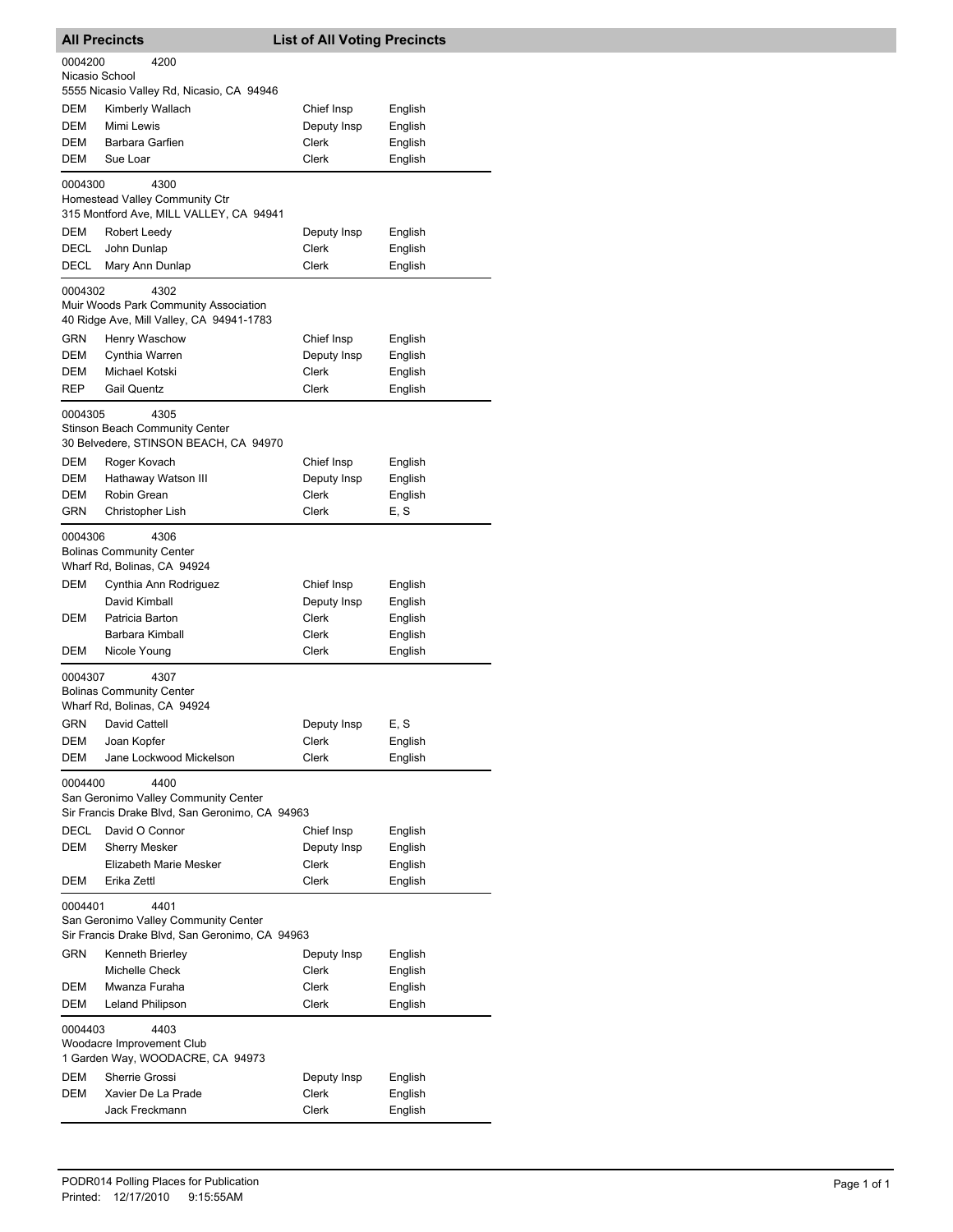|                | <b>All Precincts</b>                                                                | <b>List of All Voting Precincts</b> |                    |  |
|----------------|-------------------------------------------------------------------------------------|-------------------------------------|--------------------|--|
| 0004501        | 4501<br><b>Pleasant Valley School</b><br>755 Sutro Ave, Novato, CA 94947            |                                     |                    |  |
| DEM            | Frank Slater Jr                                                                     | Chief Insp                          | E, S               |  |
| DEM            | John Irvine                                                                         | Deputy Insp                         | English            |  |
| DEM            | Sharon Mc Closkey                                                                   | Clerk                               | English            |  |
| DEM            | <b>Paul Shermantine</b>                                                             | Clerk                               | English            |  |
| 0004502        | 4502                                                                                |                                     |                    |  |
| Sinaloa School | 2045 Vineyard Rd, Novato, CA 94947-3810                                             |                                     |                    |  |
| REP            | James Deering                                                                       | Chief Insp                          | English            |  |
| DEM            | Scott Dulaney Palmer                                                                | Deputy Insp                         | English            |  |
| REP            | Cindy Fasano                                                                        | Clerk                               | English            |  |
| DEM            | Warrenetta Lane                                                                     | Clerk                               | English            |  |
| 0004503        | 4503<br>Presbyterian Church Of Novato<br>710 Wilson Ave, Novato, CA 94947           |                                     |                    |  |
| REP            | Alan Burton                                                                         |                                     | E, S               |  |
| DEM            | Lauren Boyd                                                                         | Chief Insp<br>Deputy Insp           |                    |  |
| REP            | Ralph Schaber                                                                       | Clerk                               | English<br>English |  |
| <b>DEM</b>     | <b>Robert Semple</b>                                                                | Clerk                               | English            |  |
| 0004600        | 4600                                                                                |                                     |                    |  |
|                | <b>Pickleweed Community Center</b><br>50 Canal St, SAN RAFAEL, CA 94901             |                                     |                    |  |
| <b>DEM</b>     | John G Ortega                                                                       | Chief Insp                          | E, S               |  |
| DEM            | Susan Severin                                                                       | Deputy Insp                         | E, S               |  |
| DEM            | Bryan Garbutt                                                                       | Clerk                               | English            |  |
| DEM            | Cuc Hang                                                                            | Clerk                               | E, V               |  |
| DEM            | Man Phan                                                                            | Clerk                               | E, V               |  |
| 0004601        | 4601<br><b>Pickleweed Community Center</b><br>50 Canal St, SAN RAFAEL, CA 94901     |                                     |                    |  |
| DEM            | Maria Rodriguez                                                                     | Deputy Insp                         | E, S               |  |
| DECL           | <b>Clark Christensen</b>                                                            | Clerk                               | English            |  |
| DEM            | Carol Jolliffe                                                                      | Clerk                               | English            |  |
| 0004703        | 4703<br>Corte Madera Recreation Center<br>Tamalpais Dr, Corte Madera, CA 94925-1561 |                                     |                    |  |
|                | William Weigand                                                                     | Deputy Insp                         | English            |  |
| DEM            | Raymond Donohue                                                                     | Clerk                               | English            |  |
| <b>DEM</b>     | Roger Reynolds                                                                      | Clerk                               | English            |  |
| 0004707        | 4707<br>Aegis Of Corte Madera                                                       |                                     |                    |  |
|                | 5555 Paradise Dr, Corte Madera, CA 94925-1800                                       |                                     |                    |  |
| REP            | Sue Ellen Raby                                                                      | Chief Insp                          | English            |  |
| DEM            | <b>Christine Daniels</b>                                                            | Deputy Insp                         | English            |  |
| DEM            | <b>Beverly Cupp</b>                                                                 | Clerk                               | English            |  |
| DEM            | Anna Fitch                                                                          | Clerk                               | English            |  |
| DEM            | Haruye Ng                                                                           | Clerk                               | English            |  |
| 0004708        | 4708<br>Aegis Of Corte Madera                                                       |                                     |                    |  |
|                | 5555 Paradise Dr, Corte Madera, CA 94925-1800                                       |                                     |                    |  |
| DEM            | Larry Hatfield                                                                      | Deputy Insp                         | English            |  |
| REP            | Alberta Damas                                                                       | Clerk                               | English            |  |
| REP            | <b>Stanley Damas</b>                                                                | Clerk                               | English            |  |
| 0004709        | 4709<br>Aegis Of Corte Madera<br>5555 Paradise Dr, Corte Madera, CA 94925-1800      |                                     |                    |  |
| DECL           | Galina Rumennik                                                                     | Deputy Insp                         | English            |  |
| DECL           | Mahshid Behzadpour                                                                  | Clerk                               | English            |  |
| DEM            | Ann Lunder                                                                          | Clerk                               | English            |  |
|                |                                                                                     |                                     |                    |  |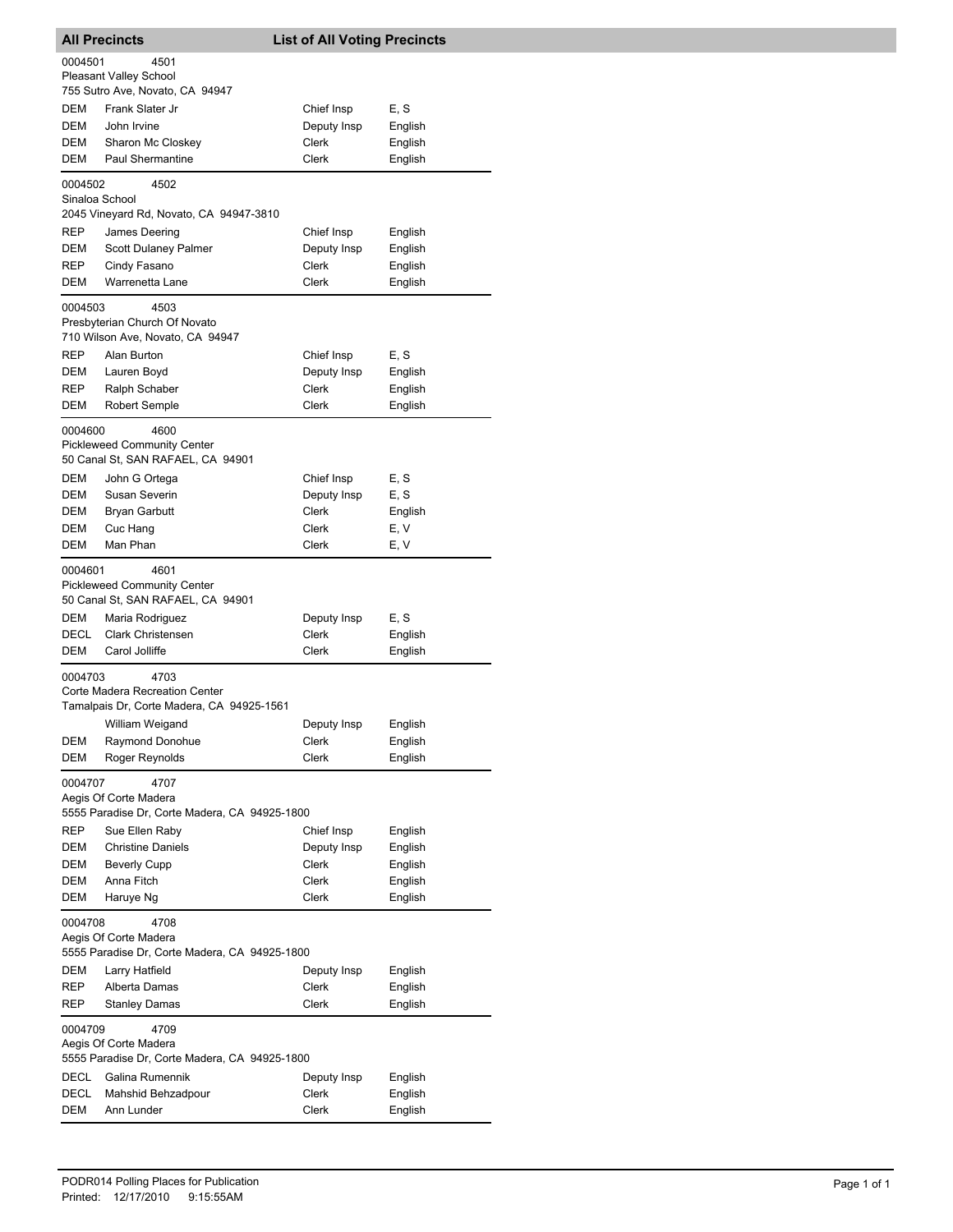| 0004800<br>4800<br>Larkspur Recreation Department<br>240 Doherty Drive, Larkspur, CA 94939<br>DEM<br><b>Robert Phillips</b><br>Deputy Insp<br>English<br>AIP<br>Ann Frese<br>Clerk<br>English<br>Clerk<br>E, S<br>REP<br>Myrna Encinas Pepper<br>4806<br>0004806<br>Larkspur Courts Condominiums<br>100 Old Quarry Road, Larkspur, CA 94939-2201<br><b>REP</b><br>Robert Gonzalez<br>Chief Insp<br>English<br><b>Robert Gonzalez</b><br>Deputy Insp<br>English<br><b>Marion Donohue</b><br>Clerk<br>English<br>DEM<br>GRN<br>Iris Laurel Towery<br>Clerk<br>E, S<br>$C - 5001$<br>0005001<br>Novato Library<br>1720 Novato Blvd, Novato, CA 94947-3049<br>DEM<br><b>Phillip Steinhart</b><br>Chief Insp<br>English<br>DEM<br>Donald Henry Greenfield<br>Deputy Insp<br>English<br>DECL<br><b>Randal Ewert</b><br>Clerk<br>English<br>DEM<br>Eileen O Neill<br>Clerk<br>English<br>5101<br>0005101<br><b>Bahia Clubhouse</b><br>3008 Topaz Drive, Novato, CA 94945-1547<br>DEM<br>Chief Insp<br>Monique Saul-Egli<br>E, S<br>DEM<br>Robert Farnham<br>Deputy Insp<br>English<br>REP<br>Ilona Gallo<br>Clerk<br>English<br>DEM<br><b>Shirley Printz</b><br>Clerk<br>English<br>5102<br>0005102<br>Novato School District Offices<br>1015 Seventh St, Novato, CA 94945-2228<br>DEM<br>Linda Goheen<br>Chief Insp<br>English<br><b>Elizabeth Sanders</b><br>Deputy Insp<br>DEM<br>English<br>Clerk<br>English<br>REP<br>Joyce Kleege<br>REP<br>Clerk<br>David Riegler<br>English<br>5103<br>0005103<br>Olive School<br>629 Plum St-park Lot Off Olive, NOVATO, CA 94945<br>Brenda Gates-Monasch<br>Chief Insp<br>English<br>DEM<br><b>REP</b><br>Louis Lemos<br>Deputy Insp<br>E, S<br>REP<br>Heather Keenan<br>Clerk<br>English<br>Clerk<br>DEM<br>Janet Meyer<br>English<br>5201<br>0005201<br>Novato School District Offices<br>1015 Seventh St, Novato, CA 94945-2228<br>DEM<br><b>Bruce Cochran</b><br>Deputy Insp<br>English<br>DEM<br><b>Beatrice Cooper</b><br>Clerk<br>English<br>REP<br>Milena Jurjevich<br>Clerk<br>English<br>DEM<br>Joseph Spillman<br>Clerk<br>English<br>0005202<br>5202<br>Atria Tamalpais Senior Living<br>853 Tamalpais Ave, NOVATO, CA 94947<br>DECL<br>Margaret Stein<br>Chief Insp<br>English<br>DEM<br>Joyce Currell<br>Deputy Insp<br>English<br>DEM<br>Tomaline Hudson<br>Clerk<br>English<br>DEM<br><b>Charlotte Lewis</b><br>Clerk<br>English<br>0005203<br>5203<br><b>Hill Community Room</b><br>1560 Hill Road, Novato, CA 94947-4002<br>REP<br>Chief Insp<br>Harvey Perryman<br>English<br>REP<br>Deputy Insp<br>English<br>Gloria Perryman<br>DEM<br>Monica Mary Bender<br>Clerk<br>English<br>E, S<br>DEM<br>Mary Bicknell<br>Clerk | <b>All Precincts</b> |                | <b>List of All Voting Precincts</b> |         |  |
|--------------------------------------------------------------------------------------------------------------------------------------------------------------------------------------------------------------------------------------------------------------------------------------------------------------------------------------------------------------------------------------------------------------------------------------------------------------------------------------------------------------------------------------------------------------------------------------------------------------------------------------------------------------------------------------------------------------------------------------------------------------------------------------------------------------------------------------------------------------------------------------------------------------------------------------------------------------------------------------------------------------------------------------------------------------------------------------------------------------------------------------------------------------------------------------------------------------------------------------------------------------------------------------------------------------------------------------------------------------------------------------------------------------------------------------------------------------------------------------------------------------------------------------------------------------------------------------------------------------------------------------------------------------------------------------------------------------------------------------------------------------------------------------------------------------------------------------------------------------------------------------------------------------------------------------------------------------------------------------------------------------------------------------------------------------------------------------------------------------------------------------------------------------------------------------------------------------------------------------------------------------------------------------------------------------------------------------------------------------------------------------------------------------------------------------------------------------------------------------------------------------------------------------------------------------------------------------------------------------------------------------------------------------------------------|----------------------|----------------|-------------------------------------|---------|--|
|                                                                                                                                                                                                                                                                                                                                                                                                                                                                                                                                                                                                                                                                                                                                                                                                                                                                                                                                                                                                                                                                                                                                                                                                                                                                                                                                                                                                                                                                                                                                                                                                                                                                                                                                                                                                                                                                                                                                                                                                                                                                                                                                                                                                                                                                                                                                                                                                                                                                                                                                                                                                                                                                                |                      |                |                                     |         |  |
|                                                                                                                                                                                                                                                                                                                                                                                                                                                                                                                                                                                                                                                                                                                                                                                                                                                                                                                                                                                                                                                                                                                                                                                                                                                                                                                                                                                                                                                                                                                                                                                                                                                                                                                                                                                                                                                                                                                                                                                                                                                                                                                                                                                                                                                                                                                                                                                                                                                                                                                                                                                                                                                                                |                      |                |                                     |         |  |
|                                                                                                                                                                                                                                                                                                                                                                                                                                                                                                                                                                                                                                                                                                                                                                                                                                                                                                                                                                                                                                                                                                                                                                                                                                                                                                                                                                                                                                                                                                                                                                                                                                                                                                                                                                                                                                                                                                                                                                                                                                                                                                                                                                                                                                                                                                                                                                                                                                                                                                                                                                                                                                                                                |                      |                |                                     |         |  |
|                                                                                                                                                                                                                                                                                                                                                                                                                                                                                                                                                                                                                                                                                                                                                                                                                                                                                                                                                                                                                                                                                                                                                                                                                                                                                                                                                                                                                                                                                                                                                                                                                                                                                                                                                                                                                                                                                                                                                                                                                                                                                                                                                                                                                                                                                                                                                                                                                                                                                                                                                                                                                                                                                |                      |                |                                     |         |  |
|                                                                                                                                                                                                                                                                                                                                                                                                                                                                                                                                                                                                                                                                                                                                                                                                                                                                                                                                                                                                                                                                                                                                                                                                                                                                                                                                                                                                                                                                                                                                                                                                                                                                                                                                                                                                                                                                                                                                                                                                                                                                                                                                                                                                                                                                                                                                                                                                                                                                                                                                                                                                                                                                                |                      |                |                                     |         |  |
|                                                                                                                                                                                                                                                                                                                                                                                                                                                                                                                                                                                                                                                                                                                                                                                                                                                                                                                                                                                                                                                                                                                                                                                                                                                                                                                                                                                                                                                                                                                                                                                                                                                                                                                                                                                                                                                                                                                                                                                                                                                                                                                                                                                                                                                                                                                                                                                                                                                                                                                                                                                                                                                                                |                      |                |                                     |         |  |
|                                                                                                                                                                                                                                                                                                                                                                                                                                                                                                                                                                                                                                                                                                                                                                                                                                                                                                                                                                                                                                                                                                                                                                                                                                                                                                                                                                                                                                                                                                                                                                                                                                                                                                                                                                                                                                                                                                                                                                                                                                                                                                                                                                                                                                                                                                                                                                                                                                                                                                                                                                                                                                                                                |                      |                |                                     |         |  |
|                                                                                                                                                                                                                                                                                                                                                                                                                                                                                                                                                                                                                                                                                                                                                                                                                                                                                                                                                                                                                                                                                                                                                                                                                                                                                                                                                                                                                                                                                                                                                                                                                                                                                                                                                                                                                                                                                                                                                                                                                                                                                                                                                                                                                                                                                                                                                                                                                                                                                                                                                                                                                                                                                |                      |                |                                     |         |  |
|                                                                                                                                                                                                                                                                                                                                                                                                                                                                                                                                                                                                                                                                                                                                                                                                                                                                                                                                                                                                                                                                                                                                                                                                                                                                                                                                                                                                                                                                                                                                                                                                                                                                                                                                                                                                                                                                                                                                                                                                                                                                                                                                                                                                                                                                                                                                                                                                                                                                                                                                                                                                                                                                                |                      |                |                                     |         |  |
|                                                                                                                                                                                                                                                                                                                                                                                                                                                                                                                                                                                                                                                                                                                                                                                                                                                                                                                                                                                                                                                                                                                                                                                                                                                                                                                                                                                                                                                                                                                                                                                                                                                                                                                                                                                                                                                                                                                                                                                                                                                                                                                                                                                                                                                                                                                                                                                                                                                                                                                                                                                                                                                                                |                      |                |                                     |         |  |
|                                                                                                                                                                                                                                                                                                                                                                                                                                                                                                                                                                                                                                                                                                                                                                                                                                                                                                                                                                                                                                                                                                                                                                                                                                                                                                                                                                                                                                                                                                                                                                                                                                                                                                                                                                                                                                                                                                                                                                                                                                                                                                                                                                                                                                                                                                                                                                                                                                                                                                                                                                                                                                                                                |                      |                |                                     |         |  |
|                                                                                                                                                                                                                                                                                                                                                                                                                                                                                                                                                                                                                                                                                                                                                                                                                                                                                                                                                                                                                                                                                                                                                                                                                                                                                                                                                                                                                                                                                                                                                                                                                                                                                                                                                                                                                                                                                                                                                                                                                                                                                                                                                                                                                                                                                                                                                                                                                                                                                                                                                                                                                                                                                |                      |                |                                     |         |  |
|                                                                                                                                                                                                                                                                                                                                                                                                                                                                                                                                                                                                                                                                                                                                                                                                                                                                                                                                                                                                                                                                                                                                                                                                                                                                                                                                                                                                                                                                                                                                                                                                                                                                                                                                                                                                                                                                                                                                                                                                                                                                                                                                                                                                                                                                                                                                                                                                                                                                                                                                                                                                                                                                                |                      |                |                                     |         |  |
|                                                                                                                                                                                                                                                                                                                                                                                                                                                                                                                                                                                                                                                                                                                                                                                                                                                                                                                                                                                                                                                                                                                                                                                                                                                                                                                                                                                                                                                                                                                                                                                                                                                                                                                                                                                                                                                                                                                                                                                                                                                                                                                                                                                                                                                                                                                                                                                                                                                                                                                                                                                                                                                                                |                      |                |                                     |         |  |
|                                                                                                                                                                                                                                                                                                                                                                                                                                                                                                                                                                                                                                                                                                                                                                                                                                                                                                                                                                                                                                                                                                                                                                                                                                                                                                                                                                                                                                                                                                                                                                                                                                                                                                                                                                                                                                                                                                                                                                                                                                                                                                                                                                                                                                                                                                                                                                                                                                                                                                                                                                                                                                                                                |                      |                |                                     |         |  |
|                                                                                                                                                                                                                                                                                                                                                                                                                                                                                                                                                                                                                                                                                                                                                                                                                                                                                                                                                                                                                                                                                                                                                                                                                                                                                                                                                                                                                                                                                                                                                                                                                                                                                                                                                                                                                                                                                                                                                                                                                                                                                                                                                                                                                                                                                                                                                                                                                                                                                                                                                                                                                                                                                |                      |                |                                     |         |  |
|                                                                                                                                                                                                                                                                                                                                                                                                                                                                                                                                                                                                                                                                                                                                                                                                                                                                                                                                                                                                                                                                                                                                                                                                                                                                                                                                                                                                                                                                                                                                                                                                                                                                                                                                                                                                                                                                                                                                                                                                                                                                                                                                                                                                                                                                                                                                                                                                                                                                                                                                                                                                                                                                                |                      |                |                                     |         |  |
|                                                                                                                                                                                                                                                                                                                                                                                                                                                                                                                                                                                                                                                                                                                                                                                                                                                                                                                                                                                                                                                                                                                                                                                                                                                                                                                                                                                                                                                                                                                                                                                                                                                                                                                                                                                                                                                                                                                                                                                                                                                                                                                                                                                                                                                                                                                                                                                                                                                                                                                                                                                                                                                                                |                      |                |                                     |         |  |
|                                                                                                                                                                                                                                                                                                                                                                                                                                                                                                                                                                                                                                                                                                                                                                                                                                                                                                                                                                                                                                                                                                                                                                                                                                                                                                                                                                                                                                                                                                                                                                                                                                                                                                                                                                                                                                                                                                                                                                                                                                                                                                                                                                                                                                                                                                                                                                                                                                                                                                                                                                                                                                                                                |                      |                |                                     |         |  |
|                                                                                                                                                                                                                                                                                                                                                                                                                                                                                                                                                                                                                                                                                                                                                                                                                                                                                                                                                                                                                                                                                                                                                                                                                                                                                                                                                                                                                                                                                                                                                                                                                                                                                                                                                                                                                                                                                                                                                                                                                                                                                                                                                                                                                                                                                                                                                                                                                                                                                                                                                                                                                                                                                |                      |                |                                     |         |  |
|                                                                                                                                                                                                                                                                                                                                                                                                                                                                                                                                                                                                                                                                                                                                                                                                                                                                                                                                                                                                                                                                                                                                                                                                                                                                                                                                                                                                                                                                                                                                                                                                                                                                                                                                                                                                                                                                                                                                                                                                                                                                                                                                                                                                                                                                                                                                                                                                                                                                                                                                                                                                                                                                                |                      |                |                                     |         |  |
|                                                                                                                                                                                                                                                                                                                                                                                                                                                                                                                                                                                                                                                                                                                                                                                                                                                                                                                                                                                                                                                                                                                                                                                                                                                                                                                                                                                                                                                                                                                                                                                                                                                                                                                                                                                                                                                                                                                                                                                                                                                                                                                                                                                                                                                                                                                                                                                                                                                                                                                                                                                                                                                                                |                      |                |                                     |         |  |
|                                                                                                                                                                                                                                                                                                                                                                                                                                                                                                                                                                                                                                                                                                                                                                                                                                                                                                                                                                                                                                                                                                                                                                                                                                                                                                                                                                                                                                                                                                                                                                                                                                                                                                                                                                                                                                                                                                                                                                                                                                                                                                                                                                                                                                                                                                                                                                                                                                                                                                                                                                                                                                                                                |                      |                |                                     |         |  |
|                                                                                                                                                                                                                                                                                                                                                                                                                                                                                                                                                                                                                                                                                                                                                                                                                                                                                                                                                                                                                                                                                                                                                                                                                                                                                                                                                                                                                                                                                                                                                                                                                                                                                                                                                                                                                                                                                                                                                                                                                                                                                                                                                                                                                                                                                                                                                                                                                                                                                                                                                                                                                                                                                |                      |                |                                     |         |  |
|                                                                                                                                                                                                                                                                                                                                                                                                                                                                                                                                                                                                                                                                                                                                                                                                                                                                                                                                                                                                                                                                                                                                                                                                                                                                                                                                                                                                                                                                                                                                                                                                                                                                                                                                                                                                                                                                                                                                                                                                                                                                                                                                                                                                                                                                                                                                                                                                                                                                                                                                                                                                                                                                                |                      |                |                                     |         |  |
|                                                                                                                                                                                                                                                                                                                                                                                                                                                                                                                                                                                                                                                                                                                                                                                                                                                                                                                                                                                                                                                                                                                                                                                                                                                                                                                                                                                                                                                                                                                                                                                                                                                                                                                                                                                                                                                                                                                                                                                                                                                                                                                                                                                                                                                                                                                                                                                                                                                                                                                                                                                                                                                                                |                      |                |                                     |         |  |
|                                                                                                                                                                                                                                                                                                                                                                                                                                                                                                                                                                                                                                                                                                                                                                                                                                                                                                                                                                                                                                                                                                                                                                                                                                                                                                                                                                                                                                                                                                                                                                                                                                                                                                                                                                                                                                                                                                                                                                                                                                                                                                                                                                                                                                                                                                                                                                                                                                                                                                                                                                                                                                                                                |                      |                |                                     |         |  |
|                                                                                                                                                                                                                                                                                                                                                                                                                                                                                                                                                                                                                                                                                                                                                                                                                                                                                                                                                                                                                                                                                                                                                                                                                                                                                                                                                                                                                                                                                                                                                                                                                                                                                                                                                                                                                                                                                                                                                                                                                                                                                                                                                                                                                                                                                                                                                                                                                                                                                                                                                                                                                                                                                |                      |                |                                     |         |  |
|                                                                                                                                                                                                                                                                                                                                                                                                                                                                                                                                                                                                                                                                                                                                                                                                                                                                                                                                                                                                                                                                                                                                                                                                                                                                                                                                                                                                                                                                                                                                                                                                                                                                                                                                                                                                                                                                                                                                                                                                                                                                                                                                                                                                                                                                                                                                                                                                                                                                                                                                                                                                                                                                                |                      |                |                                     |         |  |
|                                                                                                                                                                                                                                                                                                                                                                                                                                                                                                                                                                                                                                                                                                                                                                                                                                                                                                                                                                                                                                                                                                                                                                                                                                                                                                                                                                                                                                                                                                                                                                                                                                                                                                                                                                                                                                                                                                                                                                                                                                                                                                                                                                                                                                                                                                                                                                                                                                                                                                                                                                                                                                                                                |                      |                |                                     |         |  |
|                                                                                                                                                                                                                                                                                                                                                                                                                                                                                                                                                                                                                                                                                                                                                                                                                                                                                                                                                                                                                                                                                                                                                                                                                                                                                                                                                                                                                                                                                                                                                                                                                                                                                                                                                                                                                                                                                                                                                                                                                                                                                                                                                                                                                                                                                                                                                                                                                                                                                                                                                                                                                                                                                |                      |                |                                     |         |  |
|                                                                                                                                                                                                                                                                                                                                                                                                                                                                                                                                                                                                                                                                                                                                                                                                                                                                                                                                                                                                                                                                                                                                                                                                                                                                                                                                                                                                                                                                                                                                                                                                                                                                                                                                                                                                                                                                                                                                                                                                                                                                                                                                                                                                                                                                                                                                                                                                                                                                                                                                                                                                                                                                                |                      |                |                                     |         |  |
|                                                                                                                                                                                                                                                                                                                                                                                                                                                                                                                                                                                                                                                                                                                                                                                                                                                                                                                                                                                                                                                                                                                                                                                                                                                                                                                                                                                                                                                                                                                                                                                                                                                                                                                                                                                                                                                                                                                                                                                                                                                                                                                                                                                                                                                                                                                                                                                                                                                                                                                                                                                                                                                                                |                      |                |                                     |         |  |
|                                                                                                                                                                                                                                                                                                                                                                                                                                                                                                                                                                                                                                                                                                                                                                                                                                                                                                                                                                                                                                                                                                                                                                                                                                                                                                                                                                                                                                                                                                                                                                                                                                                                                                                                                                                                                                                                                                                                                                                                                                                                                                                                                                                                                                                                                                                                                                                                                                                                                                                                                                                                                                                                                |                      |                |                                     |         |  |
|                                                                                                                                                                                                                                                                                                                                                                                                                                                                                                                                                                                                                                                                                                                                                                                                                                                                                                                                                                                                                                                                                                                                                                                                                                                                                                                                                                                                                                                                                                                                                                                                                                                                                                                                                                                                                                                                                                                                                                                                                                                                                                                                                                                                                                                                                                                                                                                                                                                                                                                                                                                                                                                                                |                      |                |                                     |         |  |
|                                                                                                                                                                                                                                                                                                                                                                                                                                                                                                                                                                                                                                                                                                                                                                                                                                                                                                                                                                                                                                                                                                                                                                                                                                                                                                                                                                                                                                                                                                                                                                                                                                                                                                                                                                                                                                                                                                                                                                                                                                                                                                                                                                                                                                                                                                                                                                                                                                                                                                                                                                                                                                                                                |                      |                |                                     |         |  |
|                                                                                                                                                                                                                                                                                                                                                                                                                                                                                                                                                                                                                                                                                                                                                                                                                                                                                                                                                                                                                                                                                                                                                                                                                                                                                                                                                                                                                                                                                                                                                                                                                                                                                                                                                                                                                                                                                                                                                                                                                                                                                                                                                                                                                                                                                                                                                                                                                                                                                                                                                                                                                                                                                |                      |                |                                     |         |  |
|                                                                                                                                                                                                                                                                                                                                                                                                                                                                                                                                                                                                                                                                                                                                                                                                                                                                                                                                                                                                                                                                                                                                                                                                                                                                                                                                                                                                                                                                                                                                                                                                                                                                                                                                                                                                                                                                                                                                                                                                                                                                                                                                                                                                                                                                                                                                                                                                                                                                                                                                                                                                                                                                                |                      |                |                                     |         |  |
|                                                                                                                                                                                                                                                                                                                                                                                                                                                                                                                                                                                                                                                                                                                                                                                                                                                                                                                                                                                                                                                                                                                                                                                                                                                                                                                                                                                                                                                                                                                                                                                                                                                                                                                                                                                                                                                                                                                                                                                                                                                                                                                                                                                                                                                                                                                                                                                                                                                                                                                                                                                                                                                                                |                      |                |                                     |         |  |
|                                                                                                                                                                                                                                                                                                                                                                                                                                                                                                                                                                                                                                                                                                                                                                                                                                                                                                                                                                                                                                                                                                                                                                                                                                                                                                                                                                                                                                                                                                                                                                                                                                                                                                                                                                                                                                                                                                                                                                                                                                                                                                                                                                                                                                                                                                                                                                                                                                                                                                                                                                                                                                                                                | DEM                  | Donald Edwards | Clerk                               | English |  |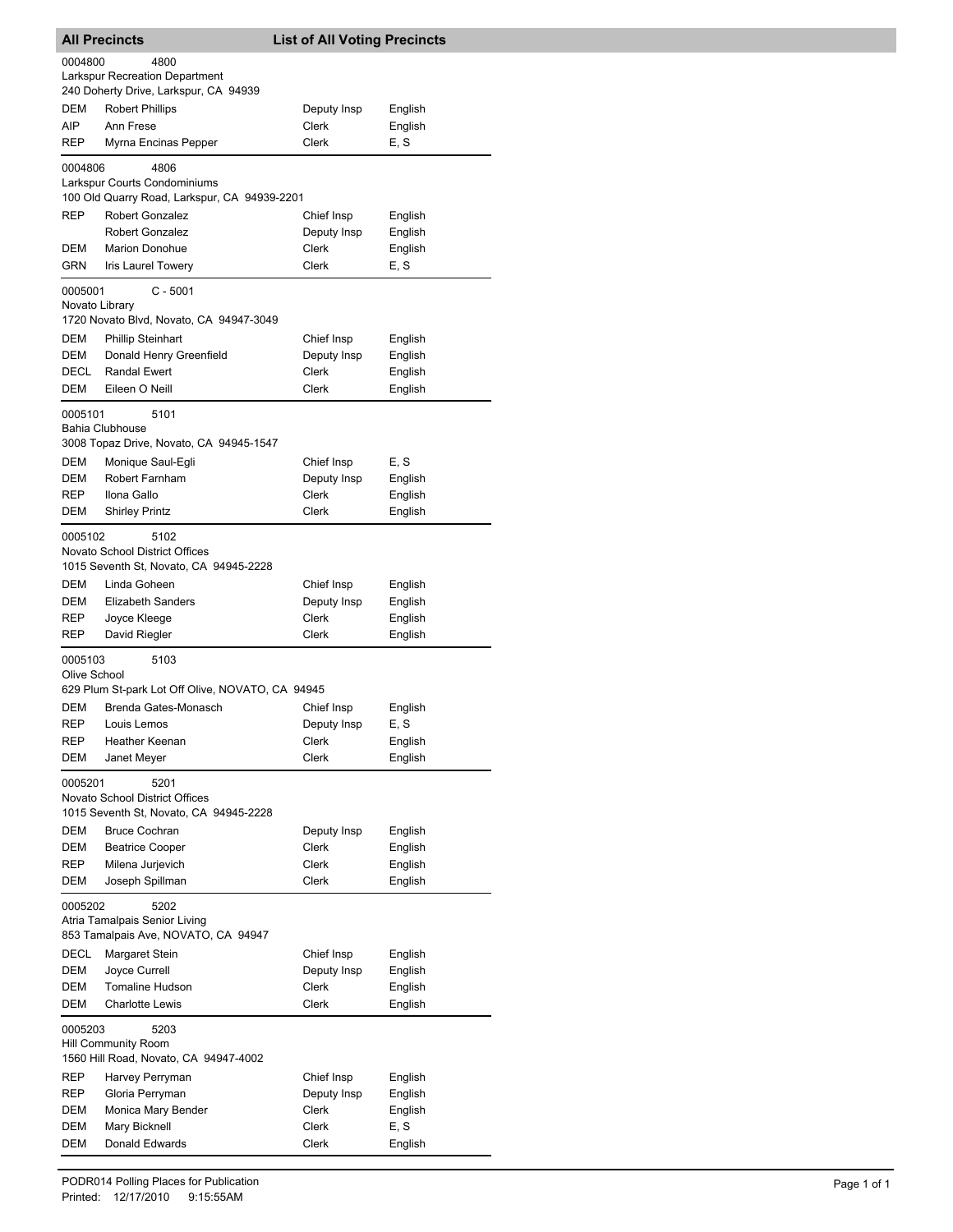| <b>All Precincts</b> |                                                                 | <b>List of All Voting Precincts</b> |                    |
|----------------------|-----------------------------------------------------------------|-------------------------------------|--------------------|
| 0005204              | 5204                                                            |                                     |                    |
|                      | <b>Hill Community Room</b>                                      |                                     |                    |
| <b>REF</b>           | 1560 Hill Road, Novato, CA 94947-4002<br><b>Michael Harris</b>  |                                     |                    |
| DEM                  | Arlene Finn                                                     | Deputy Insp<br>Clerk                | English<br>English |
| REP                  | Rodney Perryman                                                 | <b>Clerk</b>                        | English            |
|                      |                                                                 |                                     |                    |
| 0005205              | 5205<br>Lu Sutton School                                        |                                     |                    |
|                      | 1800 Center Rd, NOVATO, CA 94947                                |                                     |                    |
| <b>REP</b>           | David Reed                                                      | Chief Insp                          | English            |
| REP                  | Margaret Keith                                                  | Deputy Insp                         | English            |
| DECL                 | Mario Pamatmat                                                  | Clerk                               | English            |
| <b>REP</b>           | Toni Seymour                                                    | Clerk                               | English            |
| 0005206              | 5206                                                            |                                     |                    |
|                      | Novato Human Needs Center                                       |                                     |                    |
|                      | 1907 Novato Blvd, NOVATO, CA 94947                              |                                     |                    |
| DEM                  | Jennifer Welsch                                                 | Chief Insp                          | English            |
| DEM                  | Raymond Young                                                   | Deputy Insp<br>Clerk                | English            |
| REP<br>REF           | Carolyn Jacobs<br><b>Todd Smith</b>                             | Clerk                               | English<br>English |
|                      |                                                                 |                                     |                    |
| 0005207              | 5207                                                            |                                     |                    |
|                      | Novato Human Needs Center<br>1907 Novato Blvd, NOVATO, CA 94947 |                                     |                    |
| <b>DEM</b>           | <b>Michael Patrick</b>                                          | Deputy Insp                         | E, S               |
| DEM                  | <b>Richard Abold</b>                                            | Clerk                               | English            |
| DECL                 | Judith Ahuja                                                    | Clerk                               | E, S               |
| REP                  | Francis Simpson                                                 | Clerk                               | English            |
| 0005208              | 5208                                                            |                                     |                    |
|                      | All Saints Lutheran Church                                      |                                     |                    |
|                      | 2 San Marin Dr, Novato, CA 94945-1118                           |                                     |                    |
| DEM                  | Frances Thorsson                                                | Chief Insp                          | English            |
| REP                  | <b>Margaret Mueller</b>                                         | Deputy Insp                         | English            |
| <b>REP</b>           | Roberta Diefendorf                                              | Clerk                               | English            |
| DEM                  | <b>Christine Mahaffy</b>                                        | Clerk                               | English            |
| 0005209              | 5209                                                            |                                     |                    |
|                      | Seventh Day Adventist Church                                    |                                     |                    |
|                      | 495 San Marin Dr, Novato, CA 94945-1335                         |                                     |                    |
| DEM                  | Robert Levin                                                    | Chief Insp                          | English            |
| DEM<br>DEM           | <b>Robert Bolick</b><br>Monique Braud                           | Deputy Insp<br>Clerk                | English<br>English |
| DEM                  | Juliana Grantz                                                  | Clerk                               | English            |
|                      |                                                                 |                                     |                    |
| 0005211              | 5211<br>United Methodist Church                                 |                                     |                    |
|                      | 1473 South Novato Blvd, NOVATO, CA 94947                        |                                     |                    |
| GRN                  | Donald Beck                                                     | Chief Insp                          | English            |
| DEM                  | Alana Dubost                                                    | Deputy Insp                         | English            |
| DEM                  | Edgar De Van IV                                                 | Clerk                               | English            |
| DEM                  | Mary Rothe                                                      | Clerk                               | English            |
| 0005212              | 5212                                                            |                                     |                    |
|                      | Marin Valley Mobile Country Club                                |                                     |                    |
|                      | 100 Marin Valley Dr, NOVATO, CA 94949                           |                                     |                    |
| <b>REP</b>           | <b>Everett Farey</b>                                            | Chief Insp                          | English            |
| DEM                  | Juanita Reynolds                                                | Deputy Insp                         | English            |
| DECL                 | <b>Leonard Gaskell</b>                                          | Clerk                               | English            |
| REP                  | <b>Barbara Morrisey</b>                                         | Clerk                               | English            |
| 0005213              | 5213                                                            |                                     |                    |
|                      | Lynwood School                                                  |                                     |                    |
|                      | 1320 Lynwood Dr, Novato, CA 94947-4629                          |                                     |                    |
| DECL                 | James Clinton Waltermire                                        | Chief Insp                          | English            |
| DECL<br>REP          | Nancy Jones<br>Dennis Crinnion                                  | Deputy Insp<br>Clerk                | English            |
| DEM                  | Robin Dell                                                      | Clerk                               | English<br>English |
|                      |                                                                 |                                     |                    |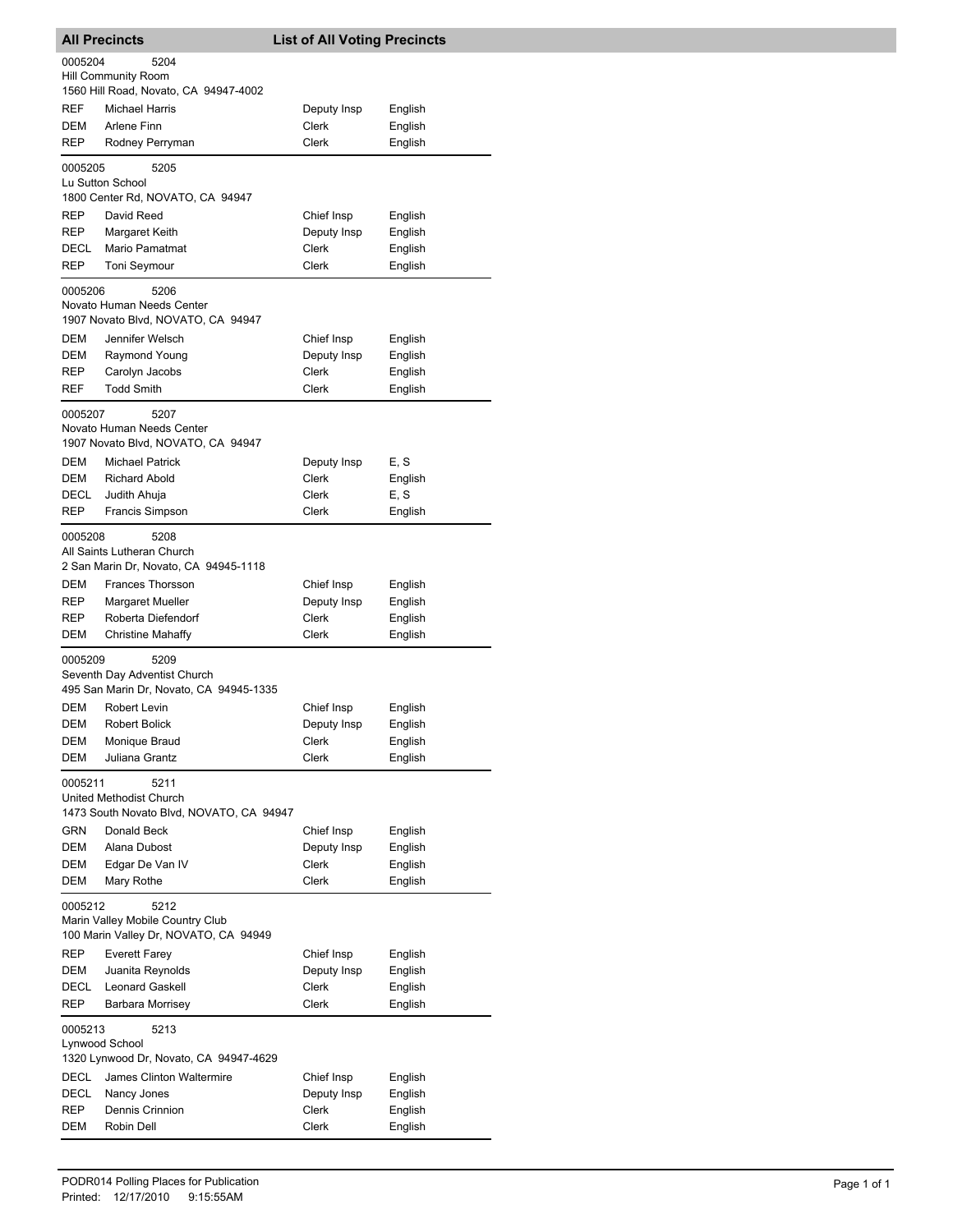|             | <b>All Precincts</b>                                         | <b>List of All Voting Precincts</b> |         |
|-------------|--------------------------------------------------------------|-------------------------------------|---------|
| 0005214     | 5214                                                         |                                     |         |
|             | United Methodist Church                                      |                                     |         |
|             | 1473 South Novato Blvd, NOVATO, CA 94947                     |                                     |         |
| REP         | Karen Illich                                                 | Deputy Insp                         | English |
| <b>DEM</b>  | Linda Carol Knanishu                                         | Clerk                               | English |
| REP         | Joyce Lenaburg                                               | Clerk                               | English |
| DEM         | Carolyn Mc Namara                                            | <b>Clerk</b>                        | English |
| 0005215     | 5215                                                         |                                     |         |
|             | Ignacio Hills Apartments                                     |                                     |         |
|             | 431 Ignacio Blvd, Novato, CA 94949                           |                                     |         |
| REP         | Frances Kenny                                                | Chief Insp                          | English |
| REP         | Ruth Jankowski                                               | Deputy Insp                         | English |
| DEM         | Renee Landstrom                                              | Clerk                               | English |
| DEM         | Myrna Sablik                                                 | Clerk                               | English |
| REP         | Myra Willett                                                 | Clerk                               | English |
|             |                                                              |                                     |         |
| 0005216     | 5216<br>Novato Fire Station #1                               |                                     |         |
|             | 7025 Redwood Blvd, Novato, CA 94949                          |                                     |         |
| <b>DECL</b> | Dennis Sullivan                                              | Chief Insp                          | English |
| REP         | Margaret Kidder                                              | Deputy Insp                         | English |
| DEM         | Ann T Nguyen-Do                                              | Clerk                               | E, V    |
| REP         | Joan Sullivan                                                | Clerk                               | English |
|             |                                                              |                                     |         |
| 0005217     | 5217                                                         |                                     |         |
|             | Lynwood School                                               |                                     |         |
|             | 1320 Lynwood Dr, Novato, CA 94947-4629                       |                                     |         |
| REP         | Victor Aguila                                                | Deputy Insp                         | E, S    |
| DEM         | Jeanne Anderson                                              | Clerk                               | English |
| DEM         | Stella Devora                                                | Clerk                               | English |
| DEM         | Nancy Takahashi                                              | Clerk                               | English |
| 0005218     | 5218                                                         |                                     |         |
|             | United Methodist Church                                      |                                     |         |
|             | 1473 South Novato Blvd, NOVATO, CA 94947                     |                                     |         |
| DEM         | Yvonne Learned                                               | Deputy Insp                         | English |
| DEM         | Joseph Correia                                               | Clerk                               | E, S    |
| REP         | Dolores Meaney                                               | Clerk                               | English |
| DEM         | Van White                                                    | Clerk                               | English |
| 0005219     | 5219                                                         |                                     |         |
|             | San Jose Middle School                                       |                                     |         |
|             | 1000 Sunset Pkwy, Novato, CA 94949                           |                                     |         |
| REP         | <b>Thomas Brawley</b>                                        | Chief Insp                          | English |
| DEM         | Francie Sullivan                                             | Deputy Insp                         | English |
| DECL        | <b>Beverly Dube</b>                                          | Clerk                               | English |
| DEM         | Carla Holleran                                               | Clerk                               | English |
|             |                                                              |                                     |         |
| 0005220     | 5220                                                         |                                     |         |
|             | San Jose Middle School<br>1000 Sunset Pkwy, Novato, CA 94949 |                                     |         |
|             |                                                              |                                     |         |
| DEM         | Jean Harris                                                  | Deputy Insp                         | English |
| <b>DECL</b> | Maxwell Peak Jr                                              | Clerk                               | English |
| DECL        | Lori Ann Ryan                                                | Clerk                               | English |
| REP         | Pius Zuger                                                   | <b>Clerk</b>                        | English |
| 0005221     | 5221                                                         |                                     |         |
|             | Novato Oaks Inn                                              |                                     |         |
|             | 215 Alameda Del Prado, Novato, CA 94949-6657                 |                                     |         |
| DEM         | E Oscar Chambers                                             | Chief Insp                          | English |
| REP         | Joan Chambers                                                | Deputy Insp                         | English |
| DEM         | Nancy Lund                                                   | Clerk                               | English |
| DEM         | Michael Murphy                                               | Clerk                               | English |
| REP         | Alice Weltmer                                                | Clerk                               | English |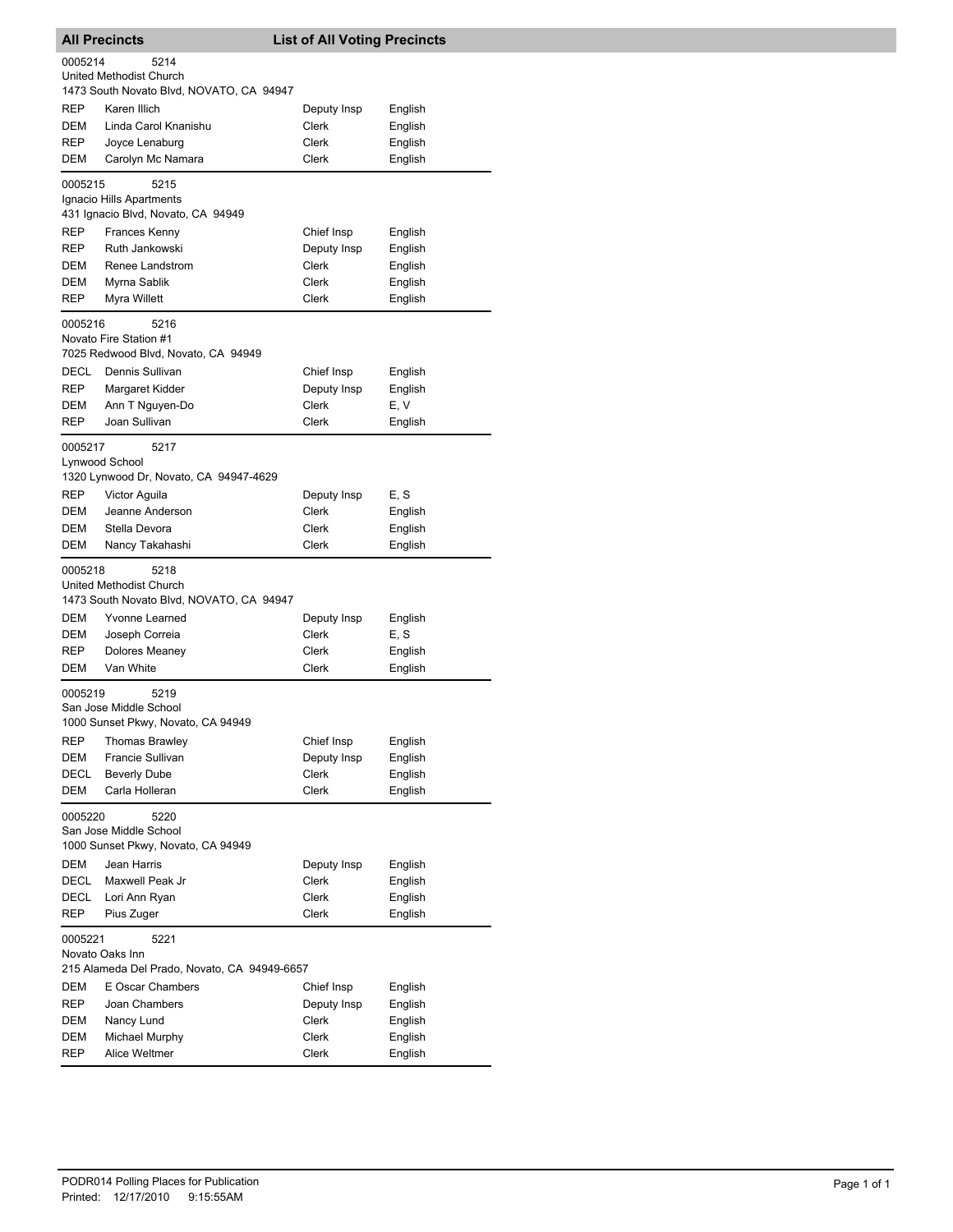| <b>All Precincts</b><br><b>List of All Voting Precincts</b>       |                                                                                           |                      |                    |  |
|-------------------------------------------------------------------|-------------------------------------------------------------------------------------------|----------------------|--------------------|--|
| 0005222                                                           | 5222<br>No Marin Water District Ofc<br>Redwood Hwy & Rush Creek PI, Novato, CA 94945-2426 |                      |                    |  |
| DECL                                                              | Fred Fogh                                                                                 | Chief Insp           | English            |  |
| DEM                                                               | Lee Pogetto                                                                               | Deputy Insp          | English            |  |
| <b>REP</b>                                                        | Frank Rinaldi                                                                             | Clerk                | English            |  |
| DEM                                                               | Shirley Skeen                                                                             | Clerk                | English            |  |
| 0005223                                                           | 5223<br>Novato Fire Station #3                                                            |                      |                    |  |
|                                                                   | 65 San Ramon Way, Novato, CA 94945-1638                                                   |                      |                    |  |
| <b>DEM</b>                                                        | <b>Walter Monasch</b>                                                                     | Chief Insp           | English            |  |
| DEM                                                               | Ortensia Gozashti                                                                         | Deputy Insp          | E, S               |  |
| <b>REP</b>                                                        | Frances E Beretta                                                                         | Clerk                | English            |  |
| DEM                                                               | William Londeree Jr                                                                       | Clerk                | English            |  |
| REP                                                               | John Zeiter Jr                                                                            | Clerk                | English            |  |
| 0005224                                                           | 5224                                                                                      |                      |                    |  |
|                                                                   | Novato Fire Station #3<br>65 San Ramon Way, Novato, CA 94945-1638                         |                      |                    |  |
| <b>DEM</b>                                                        | Pat U Ren                                                                                 | Deputy Insp          | English            |  |
| DECL                                                              | <b>Matthew Kriletich</b>                                                                  | Clerk                | English            |  |
| <b>REP</b>                                                        | Frank U Ren                                                                               | Clerk                | English            |  |
| 0005225                                                           | 5225                                                                                      |                      |                    |  |
|                                                                   | Munoz Residence<br>575 Fairway Dr, Novato, CA 94949                                       |                      |                    |  |
| DEM                                                               | Alice Munoz                                                                               | Chief Insp           | English            |  |
| REP                                                               | Lucille Douglas                                                                           | Deputy Insp          | English            |  |
| REP                                                               | Jeanne Desmond                                                                            | Clerk                | English            |  |
| <b>REP</b>                                                        | Bonnie Ryan                                                                               | Clerk                | English            |  |
| 0005226                                                           | 5226<br>Los Robles Mobile Home Park                                                       |                      |                    |  |
|                                                                   | 100 Roblar Dr, Novato, CA 94949-6133                                                      |                      |                    |  |
| DEM                                                               | Curt Kinkead                                                                              | Chief Insp           | English            |  |
| REP                                                               | Iva Conrad                                                                                | Deputy Insp          | English            |  |
| <b>REP</b>                                                        | Michele Ellen Hague                                                                       | Clerk                | English            |  |
| REP                                                               | Dorothy Mc Nutt                                                                           | Clerk                | English            |  |
| 0005227                                                           | 5227<br>Hamilton Arts Center<br>500 Palm Dr, Novato, CA 94949-5004                        |                      |                    |  |
| REP                                                               | Donald Violin                                                                             | Chief Insp           | English            |  |
| DECL                                                              | Christine Rice                                                                            | Deputy Insp          | English            |  |
| DEM                                                               | Lisa Farnham                                                                              | Clerk                | English            |  |
| DEM                                                               | Hans Mueller                                                                              | Clerk                | English            |  |
| <b>DEM</b>                                                        | Eva Slott                                                                                 | <b>Clerk</b>         | English            |  |
| 0005228                                                           | 5228<br>Hamilton Arts Center<br>500 Palm Dr, Novato, CA 94949-5004                        |                      |                    |  |
| DECL                                                              | Robert Beyea                                                                              | Deputy Insp          | English            |  |
| <b>DECL</b>                                                       | Carol Bolter                                                                              | Clerk                | English            |  |
| DEM                                                               | Henry Lam                                                                                 | <b>Clerk</b>         | English            |  |
| 0005300                                                           | 5300                                                                                      |                      |                    |  |
| Presbyterian Church Of Novato<br>710 Wilson Ave, Novato, CA 94947 |                                                                                           |                      |                    |  |
|                                                                   | Connie Fischer                                                                            |                      |                    |  |
| DEM<br>REP                                                        | <b>Stephany Burton</b>                                                                    | Deputy Insp<br>Clerk | English<br>English |  |
| DEM                                                               | Danielle Fontaine                                                                         | Clerk                | English            |  |
| 0005301<br>5301<br>Ignacio Hills Apartments                       |                                                                                           |                      |                    |  |
|                                                                   | 431 Ignacio Blvd, Novato, CA 94949                                                        |                      |                    |  |
| DEM<br>DEM                                                        | Theresa Fermanich<br>Will Bertram Carr                                                    | Deputy Insp<br>Clerk | English<br>English |  |
| DEM                                                               | John Schoop                                                                               | Clerk                | English            |  |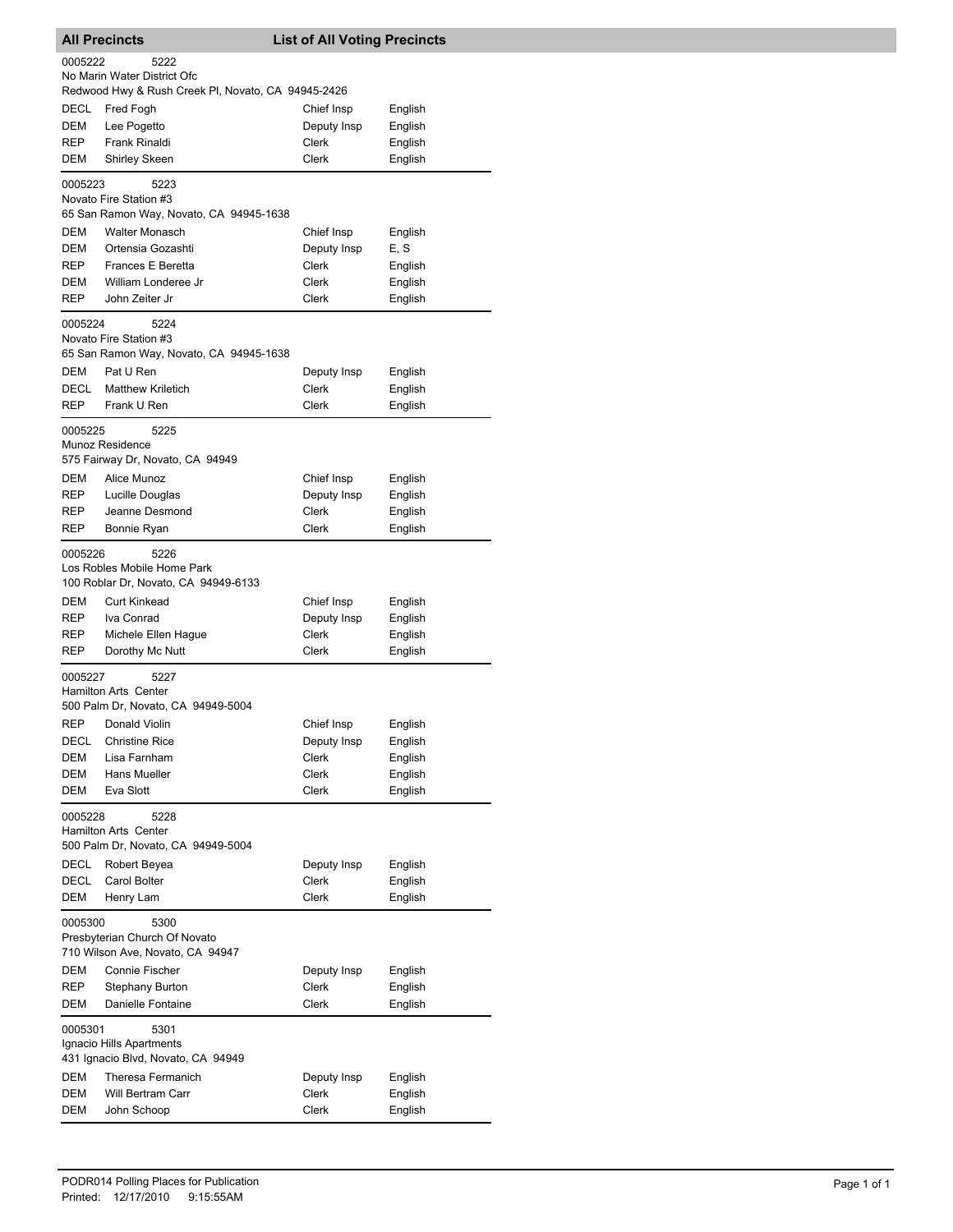| <b>All Precincts</b>                                                                              |                                                                                        | <b>List of All Voting Precincts</b> |         |
|---------------------------------------------------------------------------------------------------|----------------------------------------------------------------------------------------|-------------------------------------|---------|
| 0005302                                                                                           | 5302<br><b>Bel Marin Community Center</b><br>4 Montego Key, Novato, CA 94949-5301      |                                     |         |
| <b>DEM</b>                                                                                        | James Hollingshead                                                                     | Chief Insp                          | English |
| DEM                                                                                               | <b>Shirley Etemadfar</b>                                                               | Deputy Insp                         | English |
| DEM                                                                                               | Diane Amarillas                                                                        | Clerk                               | English |
| <b>REP</b>                                                                                        | Jefferson Graves                                                                       | Clerk                               | English |
| <b>REP</b>                                                                                        | Jon Ragatz                                                                             | <b>Clerk</b>                        | English |
| 0005303                                                                                           | 5303<br>Novato Fire Station #2<br>450 Atherton Ave-corner Olive, Novato, CA 94945-3461 |                                     |         |
| <b>DEM</b>                                                                                        | Jeffrey Zankel                                                                         | Chief Insp                          | English |
| DEM                                                                                               | Carlota Cloney                                                                         | Deputy Insp                         | English |
| <b>DEM</b>                                                                                        | Cecile Jonsen                                                                          | Clerk                               | English |
| <b>REP</b>                                                                                        | Sallee Kiilerich                                                                       | Clerk                               | English |
| <b>REP</b>                                                                                        | Margaret Weston                                                                        | <b>Clerk</b>                        | English |
| 0005304<br>5304<br>Novato Fire Station #2<br>450 Atherton Ave-corner Olive, Novato, CA 94945-3461 |                                                                                        |                                     |         |
| <b>DECL</b>                                                                                       | Lawrence Gorski                                                                        | Deputy Insp                         | English |
| DEM                                                                                               | Nancy Caramagno                                                                        | Clerk                               | English |
| <b>DEM</b>                                                                                        | Karen Olson                                                                            | <b>Clerk</b>                        | English |
| 0005305                                                                                           | 5305<br><b>Bel Marin Community Center</b><br>4 Montego Key, Novato, CA 94949-5301      |                                     |         |
| <b>REP</b>                                                                                        | <b>Charles Grant</b>                                                                   | Deputy Insp                         | English |
| <b>REP</b>                                                                                        | Maureen Ahsani                                                                         | Clerk                               | English |
| REP                                                                                               | Robert Panico                                                                          | Clerk                               | English |